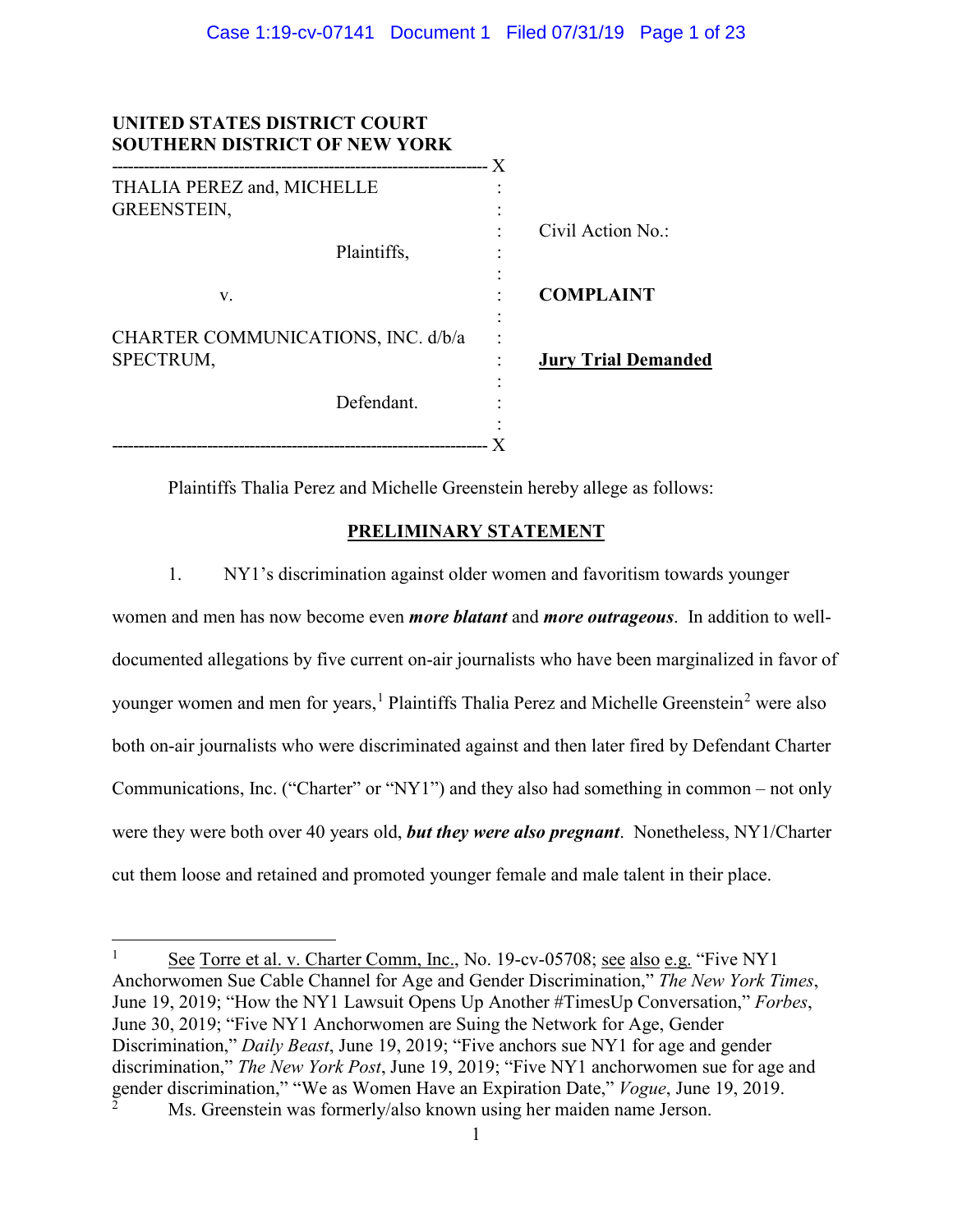## Case 1:19-cv-07141 Document 1 Filed 07/31/19 Page 2 of 23

NY1/Charter's discriminatory conduct towards older women is simply unacceptable and must stop now.

2. Ms. Perez and Ms. Greenstein started at NY1 in 2015 and 2013, respectively. Ms. Perez was a part-time *Local Edition* (a segment on NY1 that highlighted local stories and was only shown in those local areas) anchor and Ms. Greenstein was a part-time traffic reporter.<sup>[3](#page-1-0)</sup> Both excelled in their work throughout their tenures. However, everything changed after Charter acquired NY1 during its merger with Time Warner Cable on May 18, 2016 and the supposed "restructuring" that occurred thereafter.

3. Ms. Perez disclosed that she was pregnant in May 2017. Ms. Perez was supervised by NY1's new Assistant News Director, Melissa Rabinovich. When Ms. Rabinovich discovered that Ms. Perez was pregnant, she immediately cut Ms. Perez's *Local Edition* anchoring opportunities and refused to give her additional opportunities to become a more visible presence on-air – for instance, being part of a business reporting show – which she had previously been promised. Ms. Rabinovich also pestered Ms. Perez regarding her pregnancy, her changing body, the length of her anticipated maternity leave and whether she expected to have any other work disruptions due to future pregnancies. Ms. Rabinovich even suggested to Ms. Perez that she leave work immediately despite the fact that she was not due until January 2018 and had not expressed any interest in leaving her job. Later in 2017, the *Local Edition* segment was revamped and renamed as *Around The Boroughs* ("*ATB*"). However, Ms. Perez was excluded from the training for this new segment. Ms. Perez complained that this was due to her pregnancy, but nothing was done to remedy or even review her complaints. Despite repeatedly saying she wanted to continue working, Ms. Perez was not given the opportunity to anchor *ATB*

l

<span id="page-1-0"></span>Part-time anchors/reporters were also referred to as "freelancers," although they were treated as employees and paid wages on an IRS Form W2.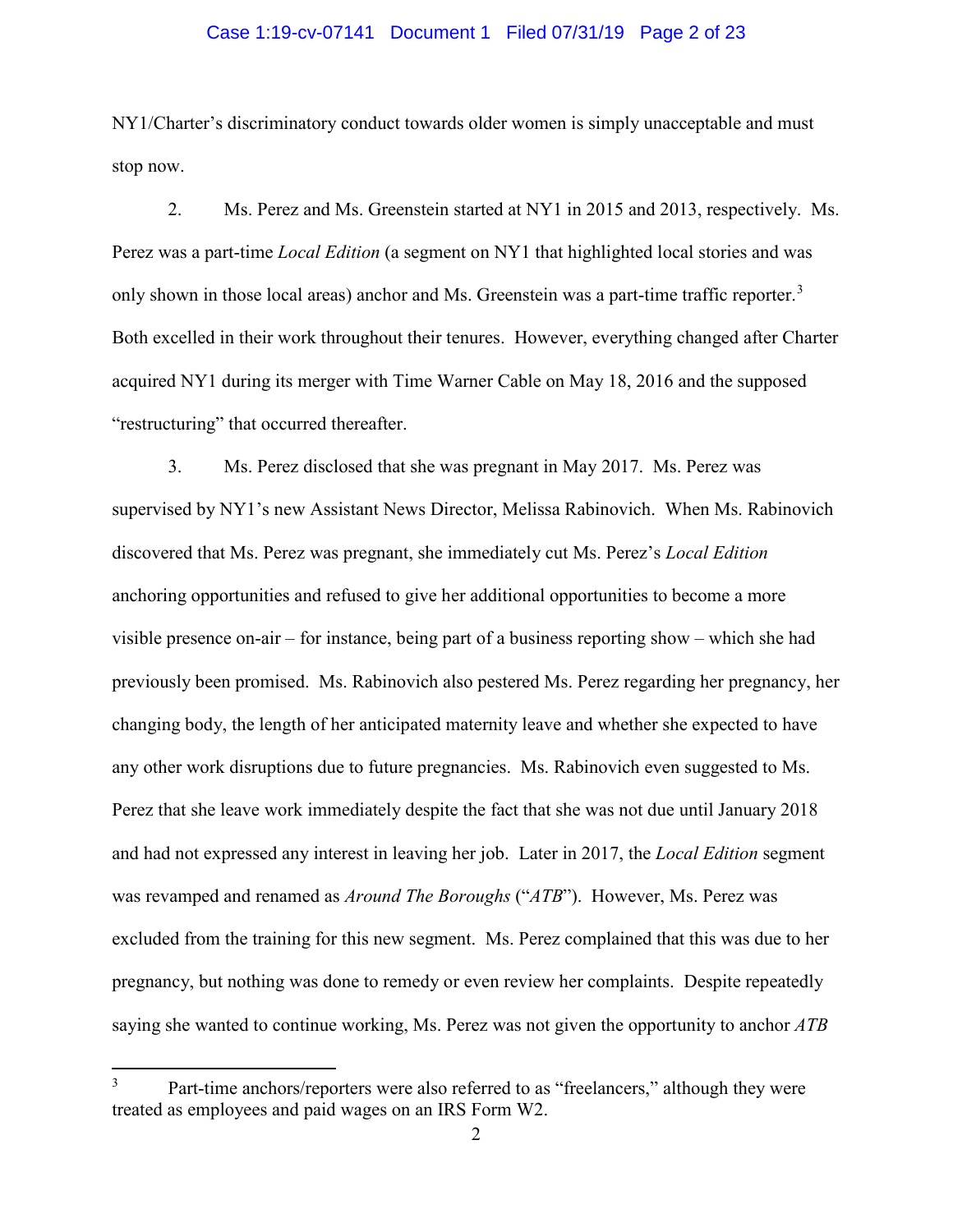## Case 1:19-cv-07141 Document 1 Filed 07/31/19 Page 3 of 23

and was fired in October 2017, while in her third trimester; she was 43 at the time. As alleged in the Torre Complaint, *ATB* ended up being staffed entirely by younger women and men.

4. For her part, Ms. Greenstein gave birth to her daughter in March 2017. NY1/Charter pressured Ms. Greenstein to return to work after only five weeks of leave, and she returned to an environment that no longer valued her skills – reporting slots were being given to younger female reporters who did not have children. Thereafter, when a full-time position became available, it was denied to Ms. Greenstein and instead given to a much younger woman who had no children, had been with NY1 for less than one year and had been a beauty pageant winner. Incredibly, Ms. Rabinovich, who was also Ms. Greenstein's supervisor, told Ms. Greenstein the reason: "**I did not think you could handle the flexibility of hours because you're a new mom and you have a lot going on . . . you should stay home and enjoy time with your baby**." That is, Ms. Greenstein did not receive the position because new mothers should stay home. Ms. Greenstein complained in writing about this offensive conduct, but nothing was done whatsoever in response – the allegations were not even denied. Within a few months thereafter, Ms. Greenstein was fired; she was 40 years old.

5. Unfortunately, Ms. Perez and Ms. Greenstein's cases do not stand alone. Their experiences only further substantiate and corroborate what is already obvious and well-known – that since taking over NY1, Charter has deliberately promoted and favored younger female and male on-air talent and at the same time pushed older women out. That NY1/Charter also disfavored older women who were pregnant and/or had young children only makes this conduct that much more despicable. Clearly, NY1/Charter saw an opportunity during the merger to further rid itself of older women who had this added "baggage."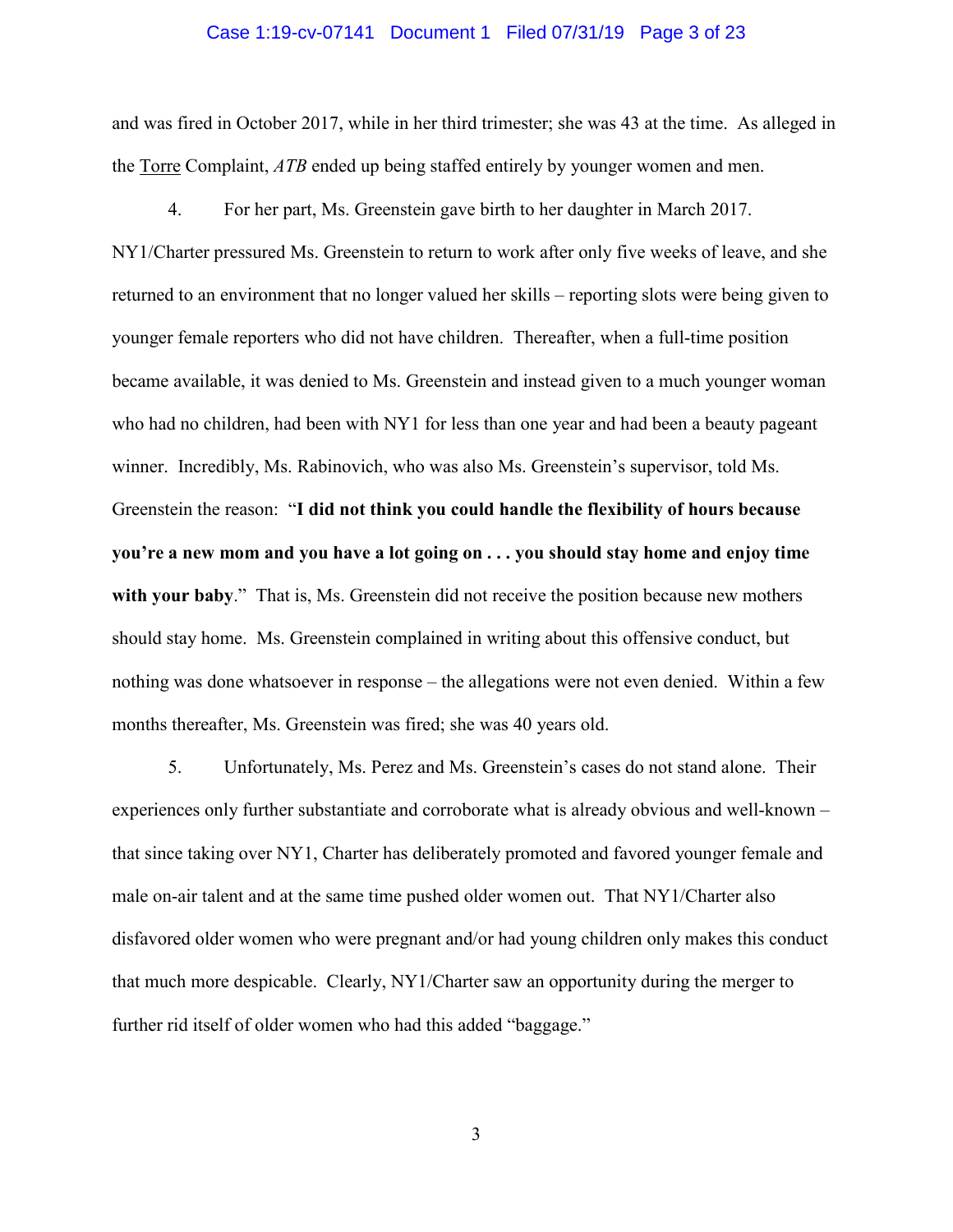## Case 1:19-cv-07141 Document 1 Filed 07/31/19 Page 4 of 23

6. As described in detail in the Torre Complaint, five award-winning NY1 journalists – Roma Torre, Kristen Shaughnessy, Jeanine Ramirez, Vivian Lee and Amanda Farinacci – who collectively had more than 100 years of experience, have also been systemically sidelined since Charter's takeover. NY1/Charter's discriminatory treatment has included losing air-time, losing anchor shifts, not being provided promotional opportunities and not being provided equal pay for equal work. Moreover, each journalist complained internally about this unequal treatment and the result was only further mistreatment and retaliation.

7. Both the Torre action and conduct towards Ms. Perez and Ms. Greenstein in this case are emblematic of a deeply rooted epidemic within TV media that women are viewed as dispensable when they reach a certain age while men can continue to age with a sense of gravitas. This issue has recently been highlighted by The Association of National Advertisers ("ANA"), which spearheaded a movement it refers to as the *#SeeHer* initiative which seeks to "creat[e] a world in which every woman and every girl sees themselves as they really are in advertising and media." Despite this, it has been "business as usual" for NY1/Charter.

8. Since the Torre action was filed, public support for their cause has been tremendous, including endorsements of their efforts by Mayor Bill De Blasio, New York City Public Advocate Jumaane Williams, Katie Couric, Megyn Kelly, Lin-Manuel Miranda and Maria Shriver. Nonetheless, NY1/Charter has apparently doubled-down on this conduct and only engaged in further retaliation since.

9. Notably, it has been reported that Ms. Torre had anchored live coverage of every ticker-tape parade in Manhattan over the last 20 years, including several New York Yankee World Series parades and the 2015 Women's World Cup parade. However, after filing their lawsuit, Ms. Torre was denied her request to cover the 2019 World Cup parade, which was on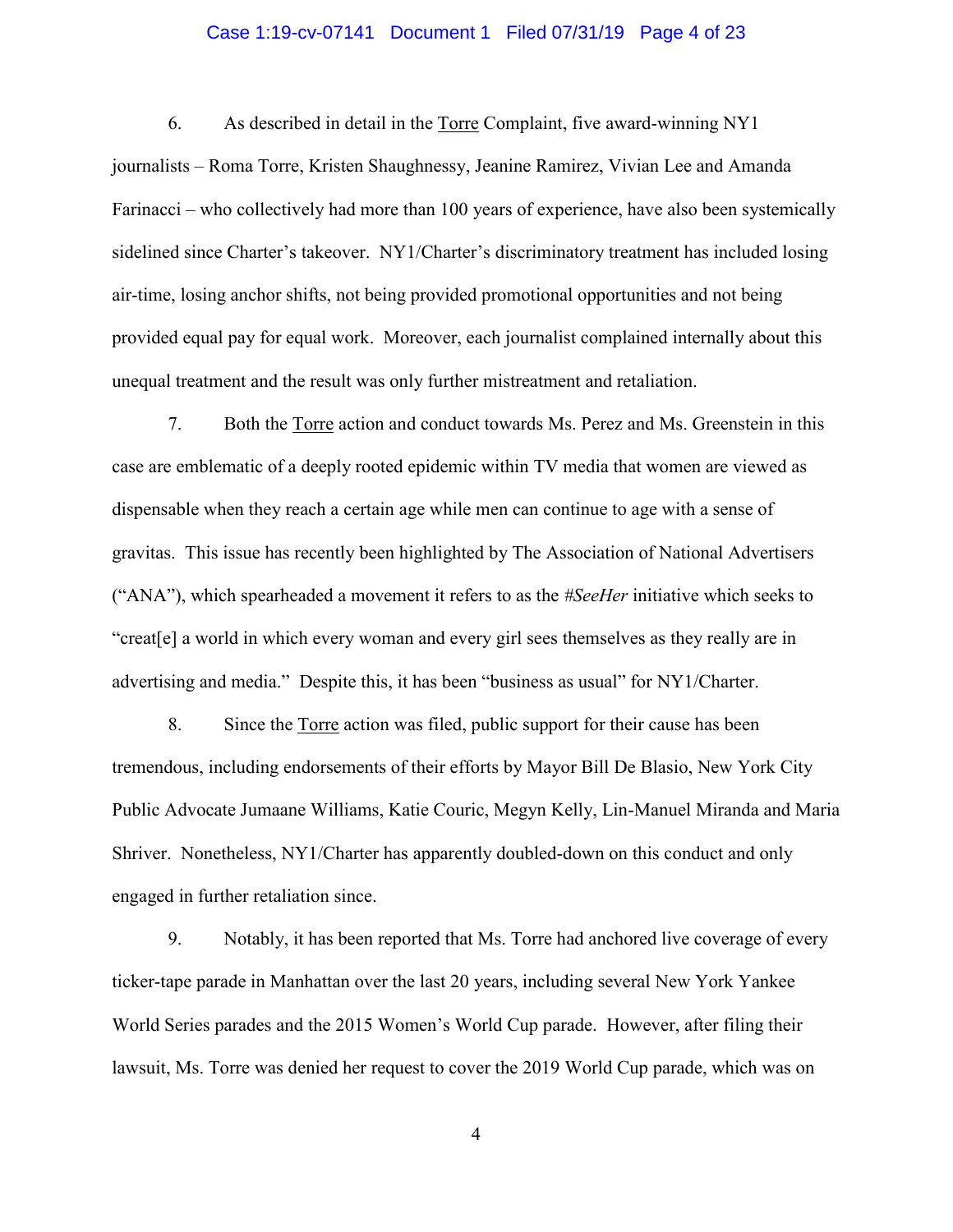# Case 1:19-cv-07141 Document 1 Filed 07/31/19 Page 5 of 23

July 10, 2019. NY1 was issued stern rebukes for this retaliatory conduct by Mayor De Blasio, $4\overline{ }$  $4\overline{ }$ Public Advocate Williams<sup>[5](#page-4-1)</sup> and City Council Members Carlina Rivera and Margaret Chin, Co-Chairs of the New York City Council Women's Caucus.<sup>[6](#page-4-2)</sup> Council Member Rivera and Council Member Chin, in particular, stated that:

> We, the Co-Chairs of the New York City Council Women's Caucus, firmly stand behind Roma Torre, Jeanine Ramirez, Kristen Shaughnessy, Vivian Lee and Amanda Farinacci, five incredibly accomplished journalists who have boldly come forward with their experiences of systemic age discrimination at NY1 . . . The station's decision to retaliate against the lawsuit by taking away Roma's assignment to cover the celebration only adds insult to injury, and violates the values that these athletes are passionately fighting for. NY1 must do better, and we urge management to address these concerns as the lawsuit moves forward.

10. Clearly, NY1/Charter has attempted to use this as an opportunity to send a

message to all of its employees: Bring claims against us and we will retaliate against you.

NY1/Charter is intending to deter not only Ms. Torre, Ms. Shaughnessy, Ms. Ramirez, Ms. Lee and Ms. Farinacci from prosecuting their claims, but is also attempting to scare and discourage all employees from asserting their rights under the law. Ms. Perez and Ms. Greenstein are filing this lawsuit to make it clear that they – and all other female employees – will not be frightened into silence by NY1/Charter's retaliatory conduct.

11. Defendant's conduct constitutes unlawful discrimination and retaliation in violation of the Family and Medical Leave Act, *29 U.S.C. §§2601 et seq.* ("FMLA"), the New York State Human Rights Law, *N.Y. Executive Law §§ 290 et seq*. ("NYSHRL") and the New York City Human Rights Law, *N.Y.C. Admin. Code §§ 8-101 et seq*. ("NYCHRL"). Plaintiffs

 $\overline{\phantom{a}}$ 

<span id="page-4-0"></span><sup>&</sup>lt;sup>4</sup><br><https://twitter.com/NYCMayor/status/1148720669934411776><br>https://twitter.com/JumaaneWilliams/status/114152104329683

<span id="page-4-1"></span> $\frac{5}{\text{https://twitter.com/JumaaneWilliams/status/1141521043296833537}}$  $\frac{5}{\text{https://twitter.com/JumaaneWilliams/status/1141521043296833537}}$  $\frac{5}{\text{https://twitter.com/JumaaneWilliams/status/1141521043296833537}}$ 

<span id="page-4-2"></span>[https://medium.com/@womenscaucusnyc/co-chairs-of-nyc-council-womens-caucus](https://medium.com/@womenscaucusnyc/co-chairs-of-nyc-council-womens-caucus-stand-with-ny1-anchorwomen-a830e207771d)[stand-with-ny1-anchorwomen-a830e207771d](https://medium.com/@womenscaucusnyc/co-chairs-of-nyc-council-womens-caucus-stand-with-ny1-anchorwomen-a830e207771d)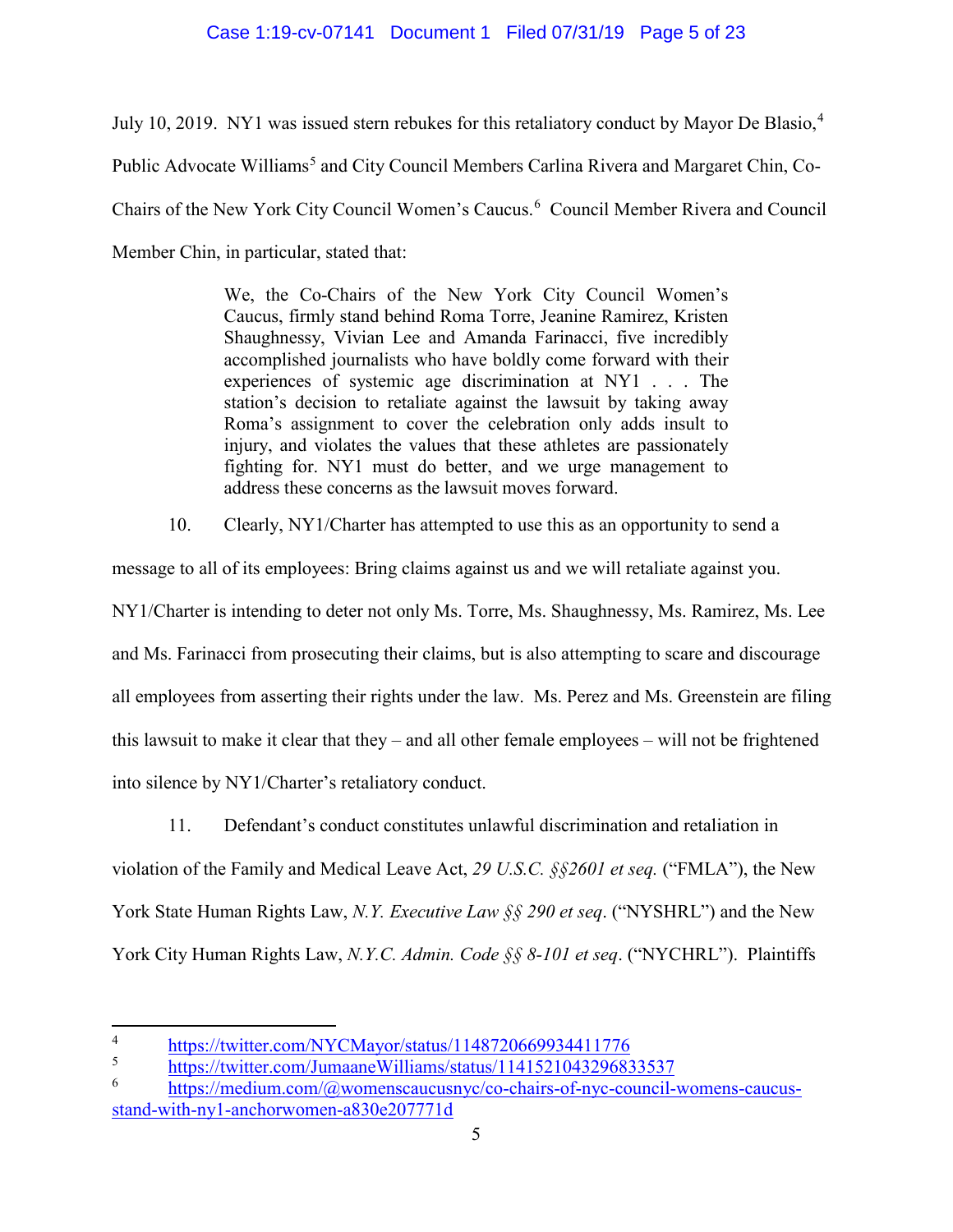## Case 1:19-cv-07141 Document 1 Filed 07/31/19 Page 6 of 23

seek all available monetary, injunctive and declaratory relief to remedy Defendant's unlawful employment practices.

## **ADMINISTRATIVE PREREQUISITES**

12. Following commencement of this action, a copy of this Complaint will be served both on the New York City Commission on Human Rights and the Office of the Corporation Counsel of the City of New York, thereby satisfying the notice requirements of the New York City Administrative Code.

13. Any and all other prerequisites to the filing of this suit have been met.

### **JURISDICTION AND VENUE**

14. The Court has jurisdiction over this matter pursuant to 28 U.S.C. § 1331, as this action involves federal questions regarding the deprivation of Plaintiffs' rights under the FMLA. The Court has supplemental jurisdiction over Plaintiffs' related claims arising under state and local law pursuant to 28 U.S.C. § 1367(a).

15. Venue is proper in this district pursuant to 28 U.S.C. § 1391(b) because a substantial part of the events or omissions giving rise to this action, including employment practices alleged herein, occurred in this district.

#### **PARTIES**

16. Plaintiff Thalia Perez is a former employee of NY1/Charter who worked at its New York City office. She is a resident of the State of New York and at all relevant times met the definition of an "employee" and/or "eligible employee" under all applicable statutes.

17. Plaintiff Michelle Greenstein is a former employee of NY1/Charter who worked at its New York City office. She is a resident of the State of Connecticut and at all relevant times met the definition of an "employee" and/or "eligible employee" under all applicable statutes.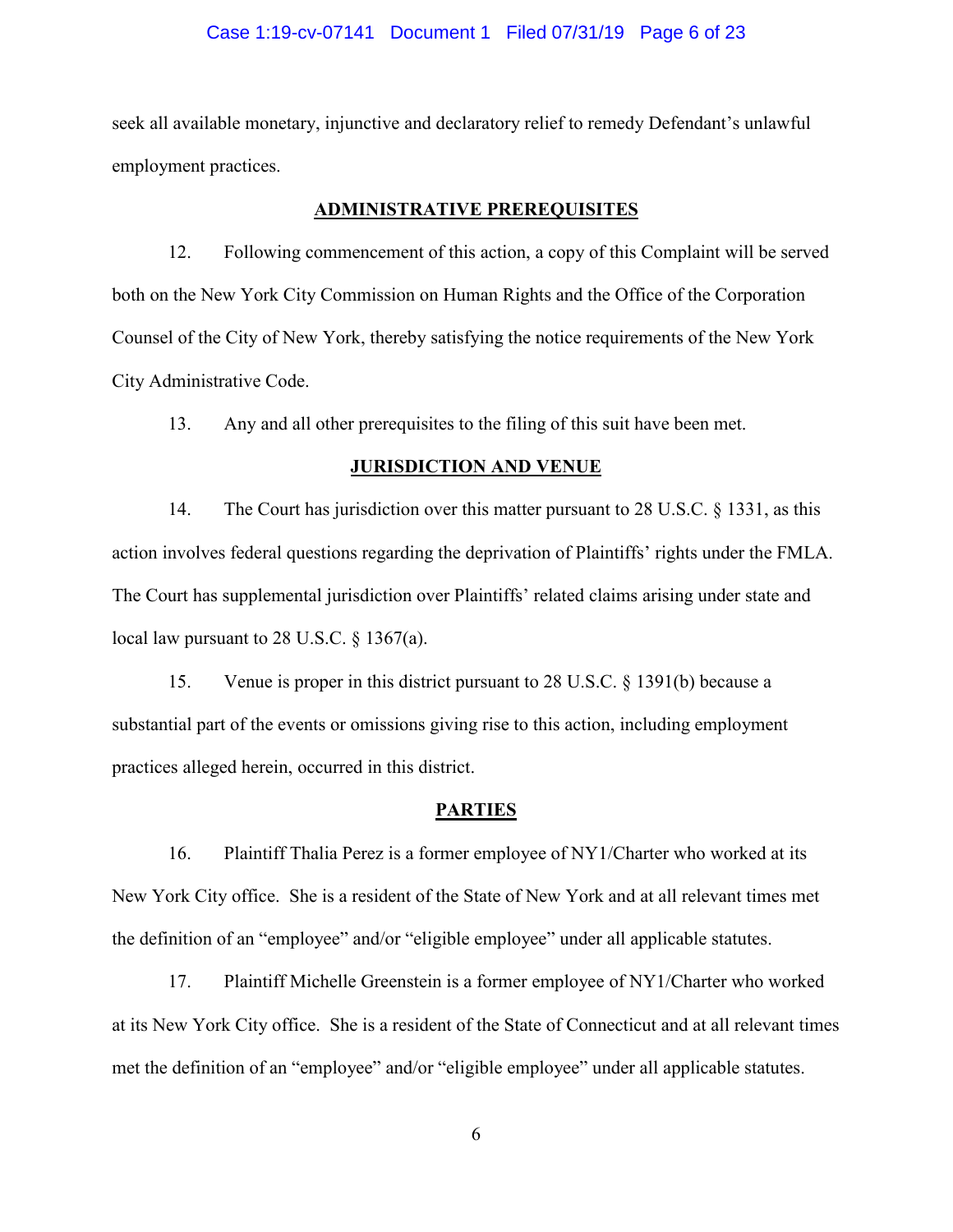## Case 1:19-cv-07141 Document 1 Filed 07/31/19 Page 7 of 23

18. Defendant Charter is a publicly traded corporation on the NASDAQ exchange with a principal place of business located in Stamford, Connecticut. Charter also does business under the name "Spectrum" and Charter owns, operates and manages NY1. For all purposes herein, NY1 is treated as an extension of Charter. At all relevant times, Defendant Charter and/or NY1 met the definition of "employer" under all relevant statutes.

## **FACTUAL ALLEGATIONS**

## **I. Plaintiff Thalia Perez**

19. In 2003, Ms. Perez began her reporting career at WRNN-TV in New York. There, Ms. Perez was the Manhattan reporter and focused her reporting on education-related news. Ms. Perez then went on to become a general assignment reporter for the 10 p.m. newscast on PIX 11-TV in New York. In 2006, while Ms. Perez was at PIX 11, she won an Emmy for a Father's Day piece she had produced called "Home for Father's Day."

20. In 2008, Ms. Perez became a breaking news reporter for morning and evening newscasts on Fridays and weekends at WABC-TV. In 2010, Ms. Perez began anchoring at WGGB (an ABC affiliate in Massachusetts) and then in 2011, went on to anchor at News 12 Connecticut (where she was one of three part-time rotating anchors for two years). In 2012, Ms. Perez began reporting for News 12 Long Island and the following year, started reporting at WXTF (the Fox affiliate station in Philadelphia).

21. In January 2015, Ms. Perez began working at NY1 as a part-time *Local Edition* anchor. *Local Edition* was a subset of NY1 in which the reporting highlighted local stories in the outer boroughs only. *Local Edition* was not aired across all NY1, but only in the borough or area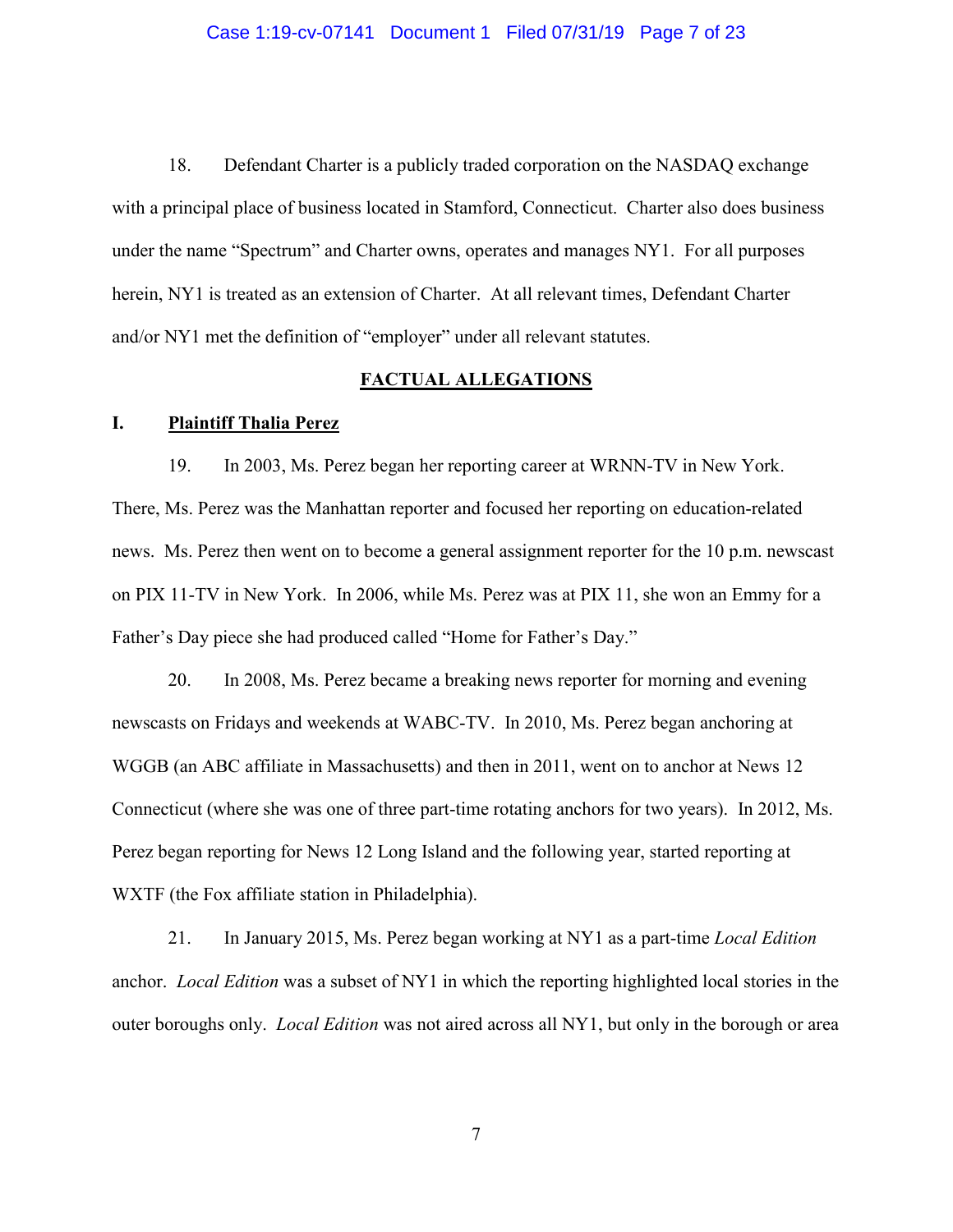## Case 1:19-cv-07141 Document 1 Filed 07/31/19 Page 8 of 23

where the particular segment focused. During her time at NY1, Ms. Perez primarily anchored for the Staten Island and Queens *Local Edition* segments.

22. Early in Ms. Perez's tenure at  $NY1$ , she attended a reporter training seminar  $-Ms$ . Perez had been anchoring in front of a camera for many years and wanted to improve her skills behind the camera as certain reporter positions at NY1 require the reporter to handle the camera. The express purpose of Ms. Perez attending this training was to get Ms. Perez more opportunities and more visibility on NY1, not limited to the narrower reach of the *Local Edition* segments.

23. In August 2015, Ms. Perez gave birth to her first child. She took a four-month long maternity leave and returned to NY1 in the same part-time *Local Edition* anchor capacity. At the time, NY1 was owned and operated by Time Warner.

24. However, Ms. Perez had ambitions that went beyond *Local Edition*, and her skills certainly earned her those opportunities. Like Ms. Greenstein, Ms. Rabinovich was Ms. Perez's supervisor. And, when Ms. Perez returned from maternity leave, she was not offered any reporting opportunities that were previously planned to be in her future.

25. Nonetheless, Ms. Perez continued to excel in her role. Ms. Perez only received constant positive feedback about her work on *Local Edition*.

26. In 2016, Charter acquired Time Warner and took control of NY1.

27. Following that merger, Ms. Perez was discriminated against and mistreated, ultimately leading to her termination, as Charter seemingly pushed for a different on-air "look."

28. Post-merger, Ms. Perez learned that NY1 might be launching a new business segment and she asked Ms. Rabinovich whether she could be included in those plans. Ms. Rabinovich agreed that Ms. Perez would be a very good fit for this role, but Ms. Rabinovich never followed up or provided Ms. Perez with any firm information or opportunity.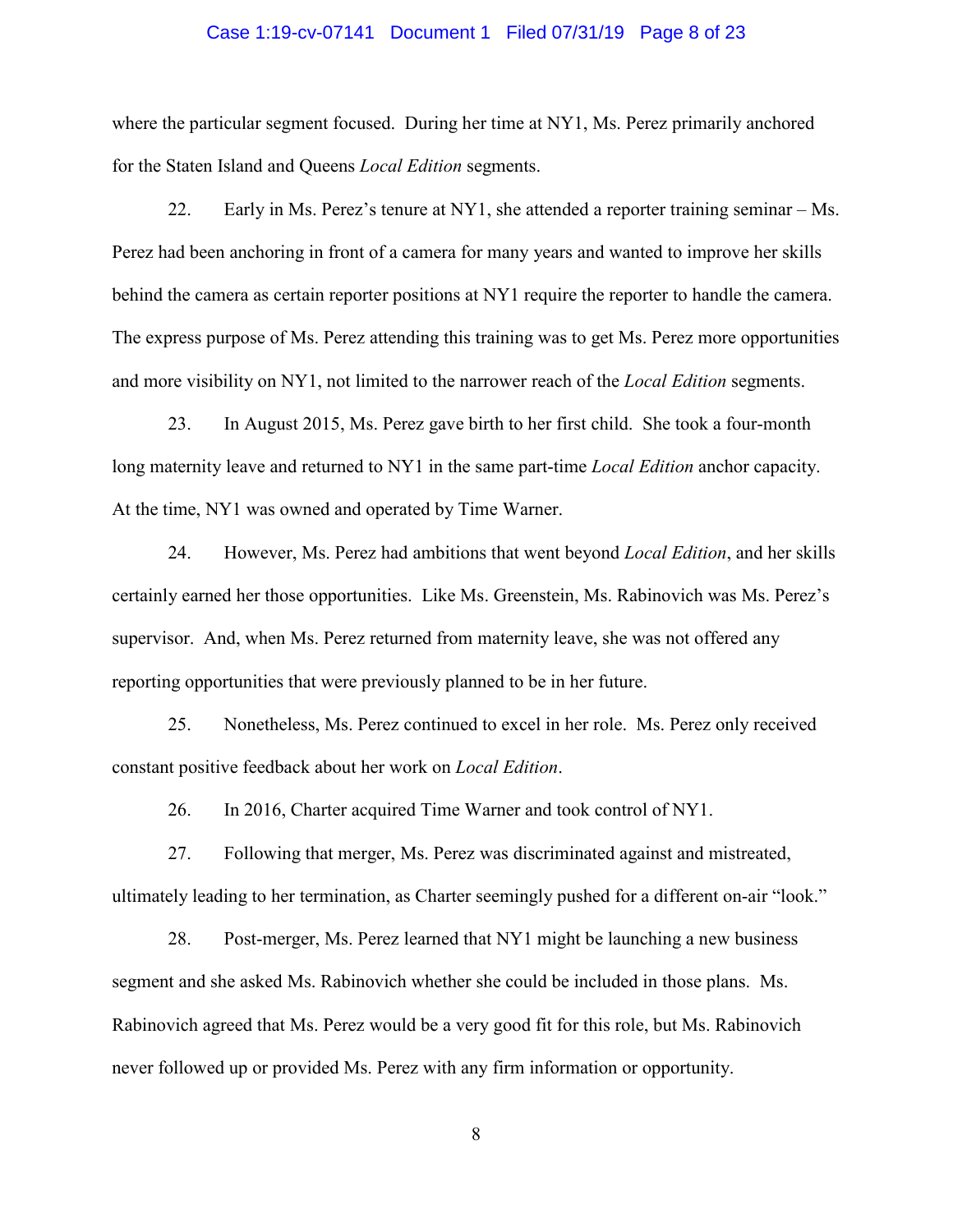## Case 1:19-cv-07141 Document 1 Filed 07/31/19 Page 9 of 23

29. In April 2017, Ms. Perez discovered that she was pregnant again. She was 43 at the time. In early May 2017, Ms. Perez disclosed her pregnancy to Ms. Rabinovich.

30. Immediately after finding out about Ms. Perez's pregnancy, Ms. Rabinovich informed Ms. Perez that she would no longer be a candidate in the discussion for the new business segment. Ms. Rabinovich said: "We have some other freelance candidates with a lot of business experience so let's hold off on the business reporting training we discussed at this time." Naturally, Ms. Perez was crushed about this missed opportunity to become a more consistent presence on NY1.

31. Accordingly, on May 8, 2017, Ms. Perez complained about this discriminatory decision to Ms. Rabinovich in an email that stated in relevant part as follows:

> *I'm very disappointed about the business reporting . . . I am in the first trimester of my pregnancy* and so its been a lot. I have worked with you for a while and *we have never had any problems like this until recently* . . . *I never wanted this to have any bearing on my work performance* . . . I have been really looking forward to this new door opening.

(emphasis added).

32. Quite obviously, Ms. Perez made it clear to Ms. Rabinovich that she was upset and objected to these discriminatory and unlawful practices.

33. Ms. Rabinovich responded by stating that Ms. Perez should "take time to learn the ropes and by the time a new producer is hired and in a routine – we can set you up with training." This was a marked change of tune from Ms. Rabinovich's previous endorsement of Ms. Perez.

34. Of course, Ms. Perez was never offered any business reporting training.

35. Immediately thereafter, Ms. Rabinovich also cut Ms. Perez's *Local Edition*

anchoring opportunities. For example, around February of 2017, the channel gave *Local Edition*

anchors the opportunity to engage in a new addition to the rundown called "On Sets," where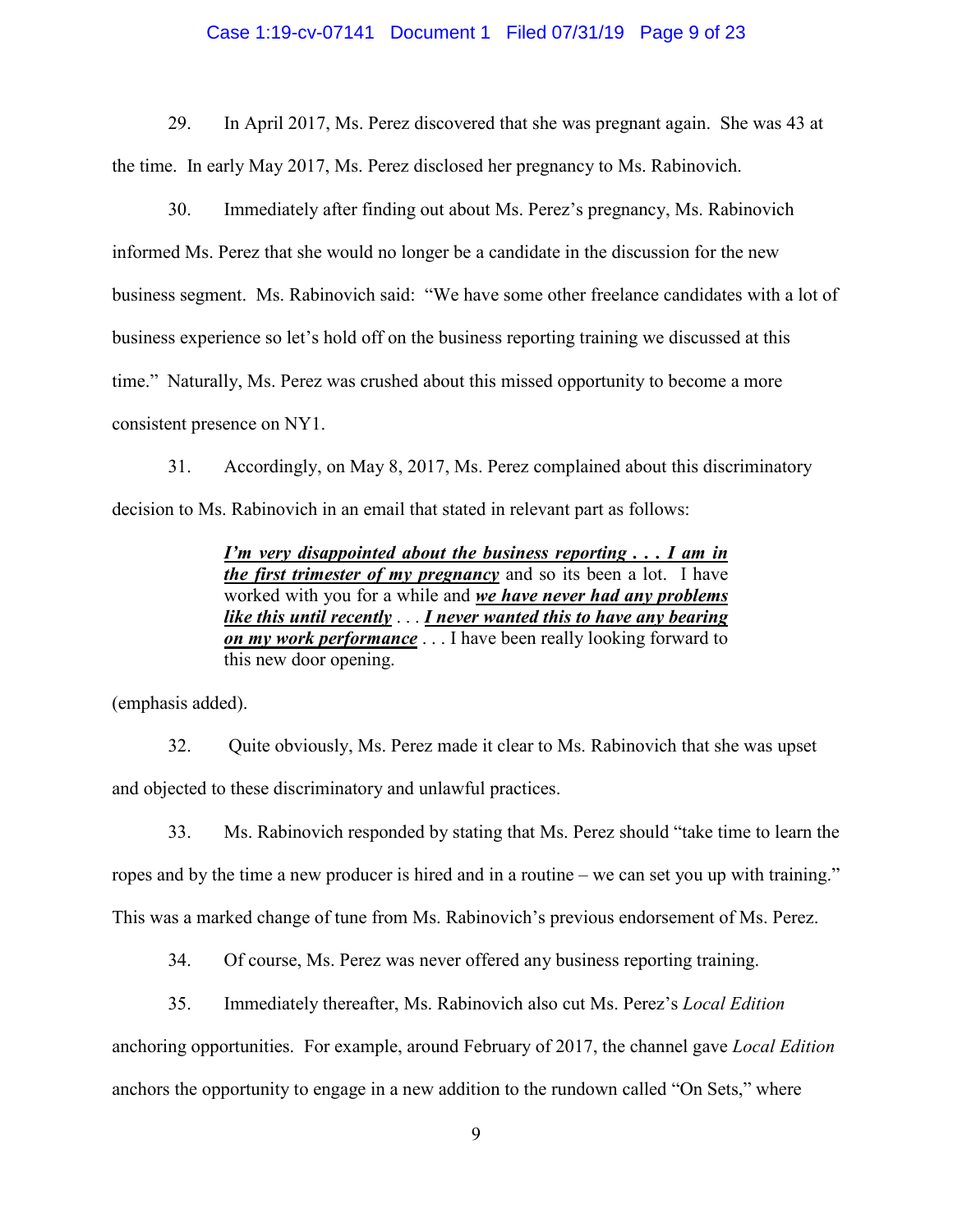## Case 1:19-cv-07141 Document 1 Filed 07/31/19 Page 10 of 23

local anchors reported on one top story from the main set. Ms. Perez was excluded from this opportunity which would have given her additional visibility on the channel.

36. Furthermore, each time Ms. Rabinovich saw Ms. Perez in the newsroom, Ms. Rabinovich would look at Ms. Perez's stomach and ask her when her due date was. Several times, this was followed by Ms. Rabinovich making uncomfortable and insulting comments about Ms. Perez's pregnancy and her changing body.

37. For example, on more than one occasion, Ms. Rabinovich said to Ms. Perez, "Oh wow, are there twins in there?" This was a not-at-all-subtle implication that Ms. Perez was getting too physically large and too visibly pregnant to be at work.

38. Ms. Rabinovich also asked Ms. Perez how many kids she planned on having total and whether Ms. Perez thought this would be her last pregnancy.

39. These questions – which were completely inappropriate to ask a newly pregnant mother – demonstrated Ms. Rabinovich's concern that Ms. Perez would not be fully committed to her job because she was pregnant and would soon have another young child.

40. Moreover, completely out-of-the-blue, Ms. Rabinovich asked Ms. Perez if she wanted to take a one-year "leave of absence" starting immediately. Clearly, Ms. Rabinovich simply did not want Ms. Perez in the newsroom while she was pregnant. Ms. Perez denied any interest in taking a one-year leave when Ms. Rabinovich asked her this.

41. In total, Ms. Rabinovich constantly made Ms. Perez feel as though she were a blemish in the newsroom who was simply not wanted.

42. In August 2017, the new revamped version of *Local Edition* – called *Around the Boroughs* – was getting ready to launch later in the year. As such, many part-time *Local Edition* anchors were trained on the new format and differences in this new segment.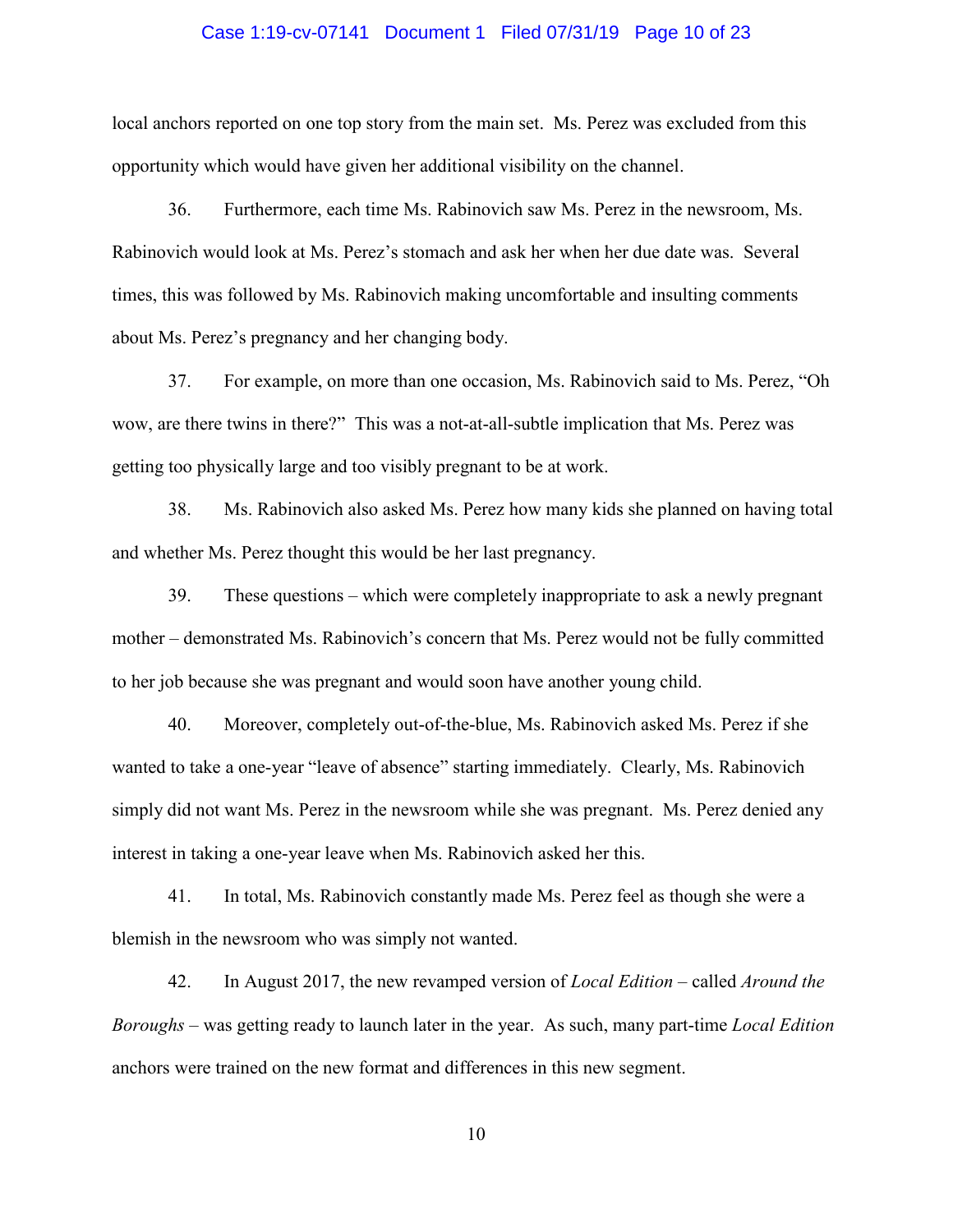## Case 1:19-cv-07141 Document 1 Filed 07/31/19 Page 11 of 23

43. When Ms. Perez inquired about receiving the same training, Ms. Rabinovich evaded her questions and assured her it would be handled. It never was.

44. Several of Ms. Perez's colleagues apparently endorsed Ms. Rabinovich's view of pregnant women and new mothers. One colleague said to Ms. Perez, "Why are you so stressed about the training? You're pregnant—you should be focusing on that."

45. Another colleague said: "You're going to have two beautiful babies, maybe you should just stay home with the kids; maybe it's a sign." These views, permeated by leadership, followed Ms. Perez at NY1.

46. In late October 2017, the *Local Edition* anchoring schedule came out for the following week and Ms. Perez was not listed.

47. In light of all of the discriminatory and offensive remarks Ms. Rabinovich had been making to Ms. Perez about her pregnancy, Ms. Perez immediately found her absence from the schedule suspicious and reached out to Ms. Rabinovich to question the decision.

48. Ms. Rabinovich told Ms. Perez that NY1 was "restructuring" and that Ms. Perez's position was going to be eliminated. Obviously, "restructuring" was just a pretext – Ms. Perez did not fit the mold of Charter's new plan for NY1, due to her gender, age and pregnancy.

49. Ultimately, the *ATB* segment was filled by a group of only younger women and men, including Bree Driscoll (age: ~36), Shannan Ferry (age: ~26), Angi Gonzalez (age: ~37), Van Tieu (age: ~35), Lindsay Tuchman (age: ~27), Clodagh McGowan (age: ~32), Lydia Hu (age: ~34), Rocco Vertuccio (age: ~49), Matt McClure (age: ~38) and Anthony Pascale (age:  $\sim$ 44). Ms. Perez was 43.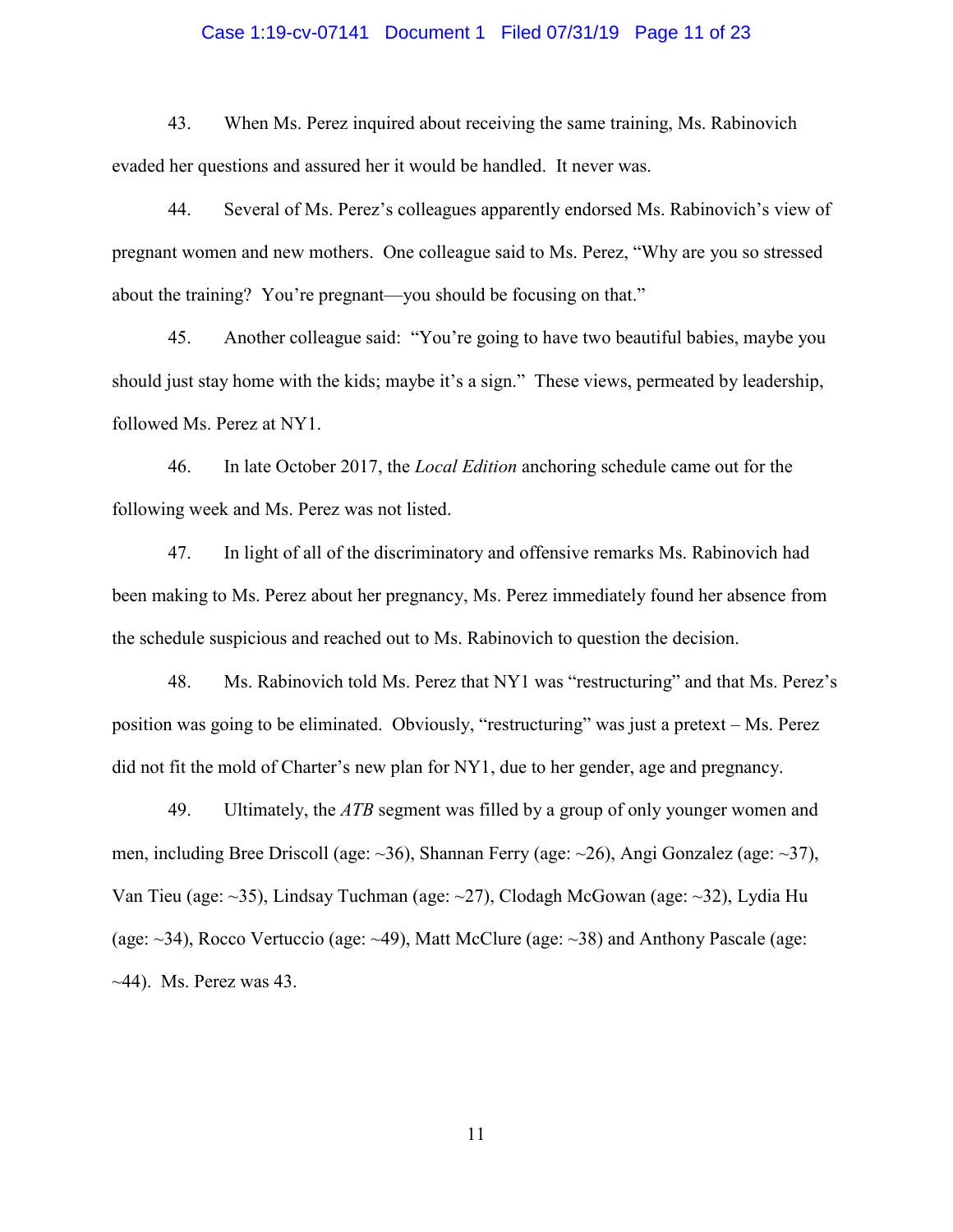#### Case 1:19-cv-07141 Document 1 Filed 07/31/19 Page 12 of 23

50. Moreover, NY1 did, in fact, launch the new business segment Ms. Rabinovich had previously discussed with Ms. Perez, which became *Money On 1*. This segment was given to a man – Matt McClure.

51. NY1/Charter made a concerted decision to change the on-air presence at NY1. NY1/Charter wanted younger women and men to be the new face of NY1 and sought to "elevate" its brand by cleansing itself of older women – like Ms. Perez – who had the added "hassle" of pregnancy and young children, and who had recently complained of discrimination.

52. Upon information and belief, Ms. Rabinovich never reported Ms. Perez's discrimination complaint to anyone else at  $NY1 - a$  violation of  $NY1$ 's own policies with which Ms. Rabinovich was obligated to comply.

## **II. Plaintiff Michelle Greenstein**

53. Ms. Greenstein has been working as a television and radio traffic reporter for 20 years. In 1999, soon after graduating from Hofstra University with a Bachelor of Arts in Speech Communications and Rhetorical studies and a 3.9 G.P.A., Ms. Greenstein started working in 1999 at Shadow Broadcast Services. There, Ms. Greenstein was an on-air reporter for multiple stations – 1010 WINS, Bloomberg Radio, WFAN and many other stations in the tristate area – where she reported on traffic, news, stocks, sports and weather. During Ms. Greenstein's employment at Shadow Broadcast Services, she was also nominated for a NY Radio A.I.R. Award.

54. From 2004 through 2009, Ms. Greenstein was a television traffic reporter and an integral part of the morning newscast at various news channels in Philadelphia, such as CBS 3, NBC 10, FOX 29 and UPN 57. At the same time, Ms. Greenstein continued her career as a talk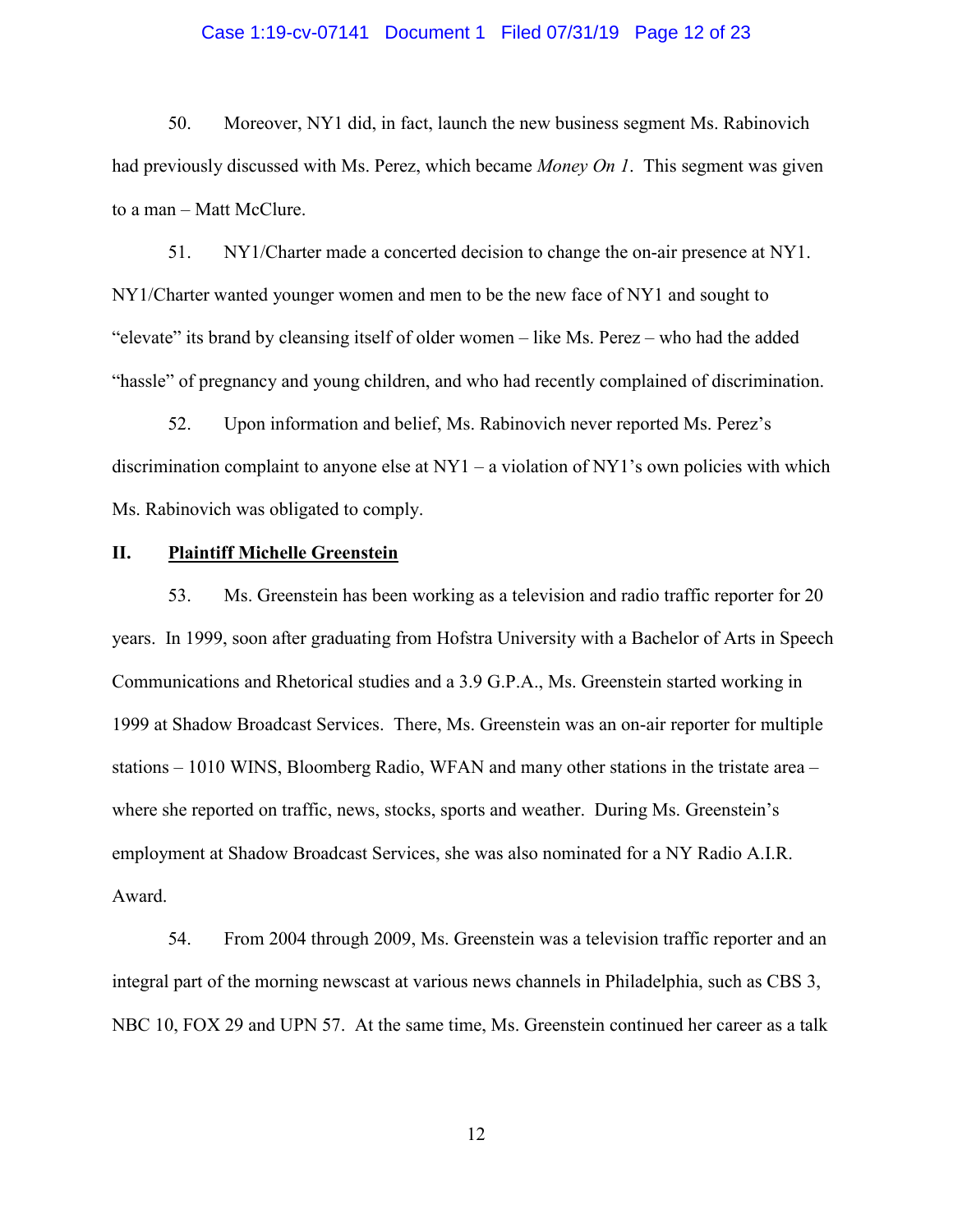#### Case 1:19-cv-07141 Document 1 Filed 07/31/19 Page 13 of 23

radio host and journalist, reporting for Howard Stern's news team on Howard 100 and was a fillin co-host for a show called "Morning Live" on Martha Stewart Living Radio.

55. In 2005, Ms. Greenstein began filling in as a traffic reporter during the New York Morning News at WCBS (CBS 2).<sup>[7](#page-12-0)</sup> Ms. Greenstein simultaneously maintained her radio show host career at a variety of radio stations including WKXW New Jersey (where she hosted her own lifestyle and relationship talk show). Ms. Greenstein also acted as a travel anchor and correspondent for travelzoo.com.

56. In or around August 2013, Ms. Greenstein began working for NY1. Ms. Greenstein was hired as a part-time traffic reporter. As she had been everywhere else in her career, Ms. Greenstein was a diligent employee and took advantage of every opportunity available to her and only received praise and positive feedback on her reporting.

57. Due to her work ethic and breadth of experience, Ms. Greenstein quickly became the primary fill-in traffic reporter; Ms. Greenstein's supervisors called Ms. Greenstein many times with very little notice to see whether Ms. Greenstein could cover a reporting slot and Ms. Greenstein always did her best to make herself available.

58. In or around early 2016, Ms. Greenstein's direct supervisor became Melissa Rabinovich, who was then an Executive Editor. In that capacity, Ms. Rabinovich supervised daily staff assignments, live coverage and editorial content for the on-air staff – anchors and reporters – as well as video journalists, researchers and interns.

59. Several times during her employment, Ms. Greenstein told Ms. Rabinovich that if a full-time position as a traffic reporter became available she would be interested, especially

 $\overline{\phantom{a}}$ 

<span id="page-12-0"></span> $7$  Reporters are needed to "fill-in" when the full-time or regular anchor or reporter is unavailable. The nomenclature "fill-in" reporter is used throughout this Complaint in defining Ms. Greenstein and Ms. Perez's roles, as they were not the regularly scheduled reporters for any particular time slot or position.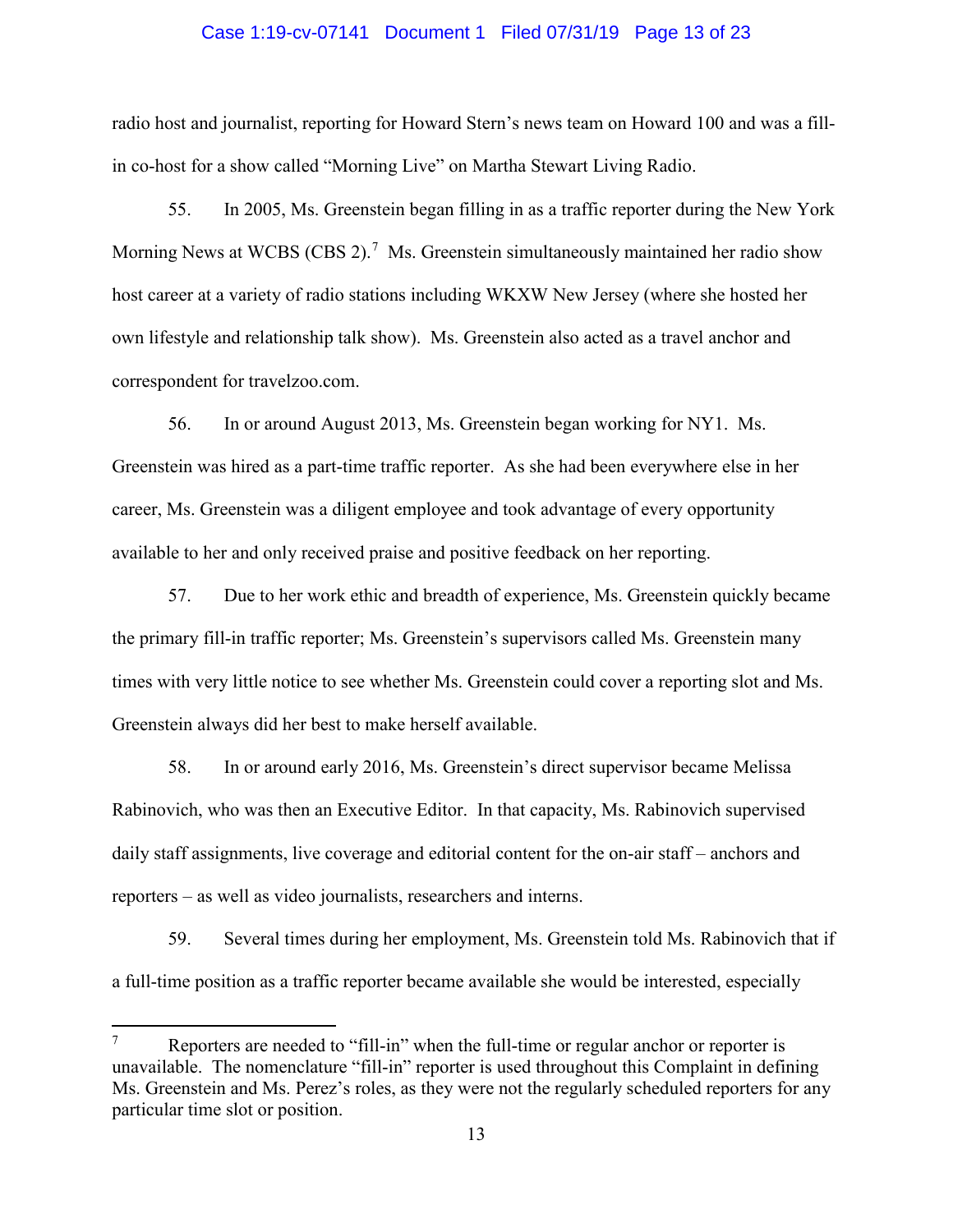## Case 1:19-cv-07141 Document 1 Filed 07/31/19 Page 14 of 23

since she was the primary fill-in traffic reporter. It was only logical that Ms. Rabinovich thought Ms. Greenstein would be a perfect fit for a full-time position as she had been there longer than anyone else working in a similar capacity.

60. Later in 2016, Charter took over NY1 when it acquired Time Warner, and soon after that, Ms. Rabinovich was promoted to Assistant News Director of NY1 (the position she still holds today). As alleged in the Torre Complaint and reported by the New York Daily News,<sup>[8](#page-13-0)</sup> a restructuring followed that targeted older employees.

61. Also in 2016, Ms. Greenstein was overjoyed to learn she was pregnant. On March 15, 2017, Ms. Greenstein gave birth to her daughter – it was her first child. Approximately five weeks later, while Ms. Greenstein was enjoying her maternity leave, Ms. Rabinovich asked Ms. Greenstein if she was ready to come back early as NY1 really needed the help given that another reporter was about to go out on maternity leave.

62. In May 2017, only a month and a half after her baby was born, Ms. Greenstein returned from maternity leave – cutting short Ms. Greenstein's precious time with her newborn daughter. Ms. Greenstein had planned on taking three months leave, but she complied with Ms. Rabinovich's request as she wanted to be a "team player" and help the station. Ms. Greenstein was 40 years old at the time.

63. Upon her return to NY1, Ms. Greenstein began to notice that other part-time reporters, who were considerably younger than she was, and who had significantly less traffic reporting experience than Ms. Greenstein, were receiving more traffic reporting slots and had apparently leapfrogged her in the pecking order. These reporters, who were nearly right out of college at the time, included Shannan Ferry (age:  $\sim$  24, at the time), Lindsay Tuchman (age:  $\sim$  25,

l

<span id="page-13-0"></span>Available at: [https://www.nydailynews.com/entertainment/tv/bloodbath-ny1-spectrum](https://www.nydailynews.com/entertainment/tv/bloodbath-ny1-spectrum-axes-longtime-staffers-article-1.3013693)[axes-longtime-staffers-article-1.3013693](https://www.nydailynews.com/entertainment/tv/bloodbath-ny1-spectrum-axes-longtime-staffers-article-1.3013693)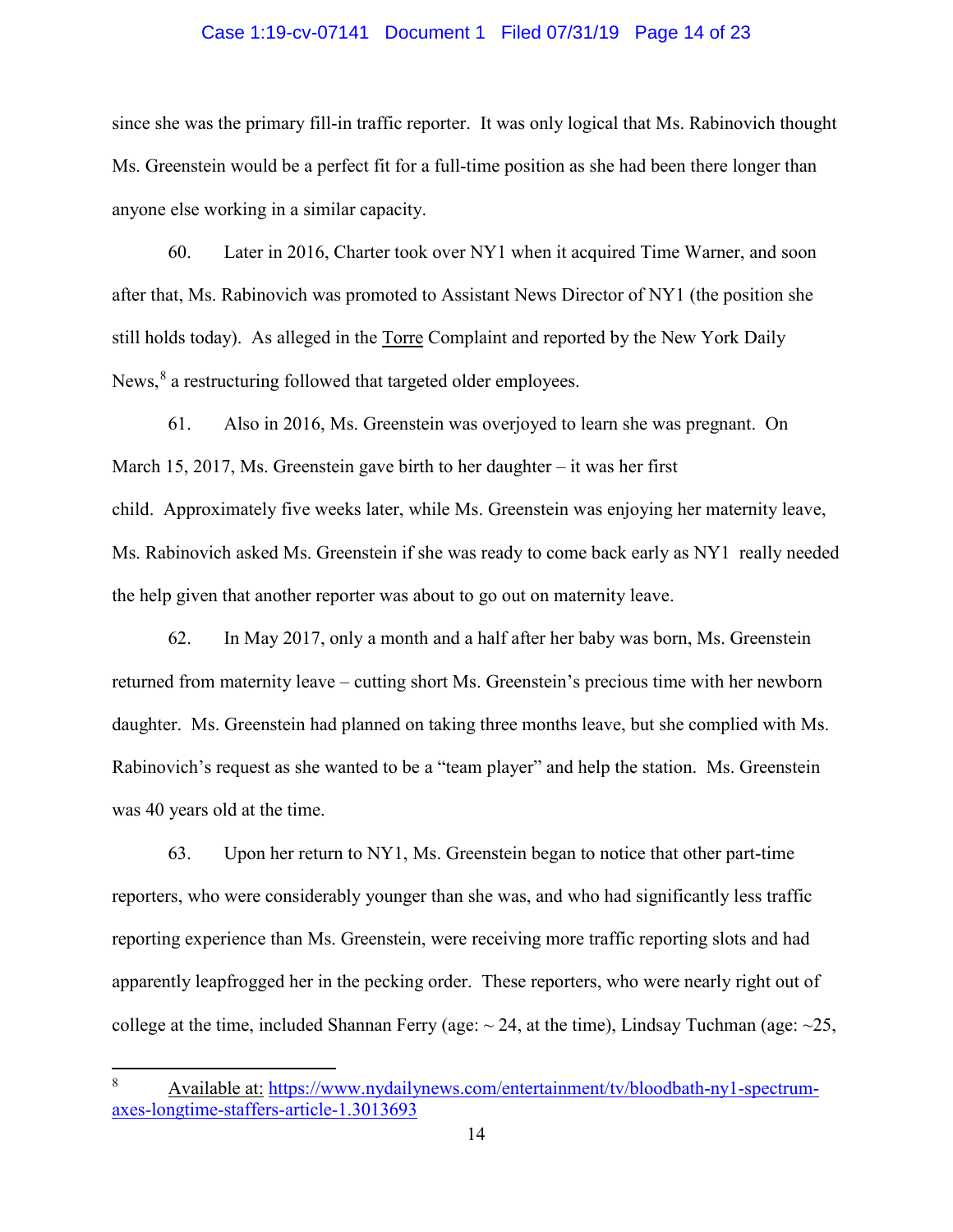#### Case 1:19-cv-07141 Document 1 Filed 07/31/19 Page 15 of 23

at the time) and Alyse Zwick (age: ~31, at the time). Put simply, Ms. Greenstein had fallen out of favor following her return from maternity leave.

64. While Ms. Greenstein was dismayed at her treatment following her return from maternity leave, she was determined to succeed. As such, during the summer of 2017, Ms. Greenstein continued to emphasize to Ms. Rabinovich that she was interested in a full-time position as a traffic reporter (as she had done before she was pregnant and had been told she would be a great fit for the position).

65. In June 2017, a full-time traffic reporter position became available.

66. However, Ms. Rabinovich never informed Ms. Greenstein that the full-time traffic reporter position was officially available for her application.

67. Instead, come August 2017, Ms. Rabinovich filled the position with Alyse Zwick. To say Ms. Greenstein was far more experienced and qualified than Ms. Zwick would be a vast understatement. For instance, in contrast to Ms. Greenstein's almost *20 years* in traffic reporting and *four years* at NY1, Ms. Zwick had only been at NY1 for *less than one year* at the time, and given her age, she could not have had nearly the same amount of experience as Ms. Greenstein.

68. Ms. Zwick was approximately 10 years younger than Ms. Greenstein. Ms. Zwick was also the 2009 winner of Miss New York for the Miss America Organization, had won the Lifestyle and Swimsuit Competition at the Miss America Pageant in Las Vegas and did not have any children.

69. On August 27, 2017, Ms. Greenstein confronted Ms. Rabinovich to object to Ms. Rabinovich's failure to promote her into the full-time traffic reporter position. Ms. Greenstein complained to Ms. Rabinovich that the decision was improper and asked for the reason. Ms. Rabinovich responded: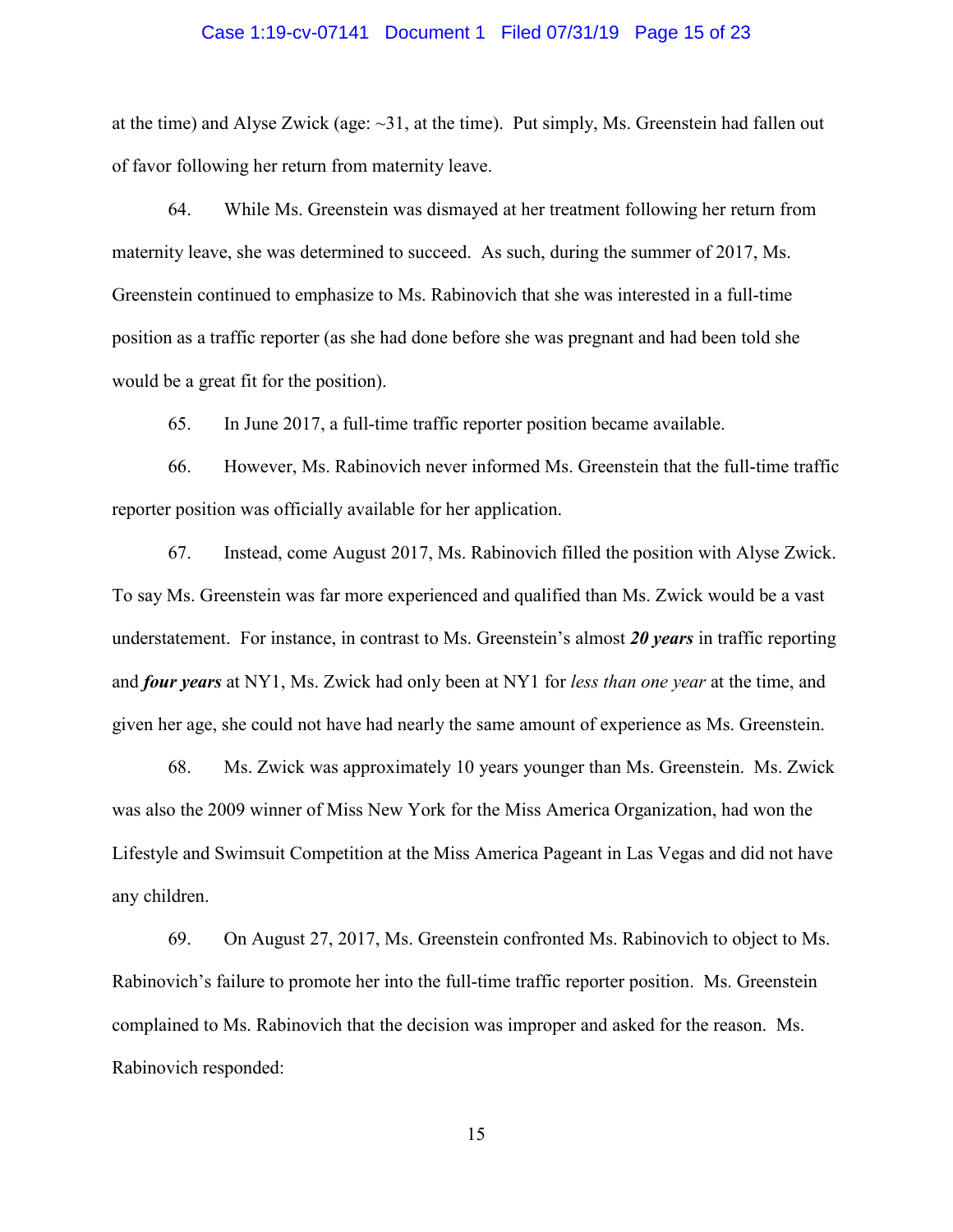## Case 1:19-cv-07141 Document 1 Filed 07/31/19 Page 16 of 23

**I did not think you could handle the flexibility of hours because you're a new mom and you have a lot going on . . . I know what's coming down the line with Charter taking over and I think this is the best move for everybody.** 

70. Without any subtlety, Ms. Rabinovich admitted to Ms. Greenstein that the reason she did not get the position was because of her recent pregnancy and childbirth, and her belief that Ms. Greenstein could not be both a full-time traffic reporter and a mother at the same time. Ms. Rabinovich made it clear that Ms. Greenstein was no longer a good fit for NY1/Charter going forward.

71. Ms. Greenstein was shocked and taken aback by this comment. Ms. Greenstein

reminded Ms. Rabinovich that she had spoken to her many times about the full-time position for several months and that Ms. Greenstein had assured Ms. Rabinovich that she was very interested.

72. Ms. Rabinovich bluntly responded in a similar refrain: "**You should stay home** 

## **and enjoy time with your baby**."

73. Ms. Greenstein was so upset by this conversation that she immediately went to

her office and sent Ms. Rabinovich an email to complain about this discriminatory treatment.

The email, in relevant part, stated as follows:

Thanks for speaking with me before about the traffic reporter position. *As I mentioned, I am extremely disappointed that you filled the position with someone else because you assumed I could not handle the flexibility of hours because I'm a new mom and said I have a lot going on* . . . I sent you an email stating how much I was interested in the position, excited to see where NY1 was going and I wanted to have a more integral role. I then sent a few follow up emails asking the status of the position because I had not seen it listed on linkedin, indeed or some of the other job boards I check so that I could officially apply . . . *I was surprised when you said you didn't think I could be flexible with the hours and assumed I'm a busy mom and I should stay home and enjoy time with my baby* . . . I had devoted my entire summer to filling in for you after CBS had hired me because you really needed the help. *I came back to work only one and half months after giving*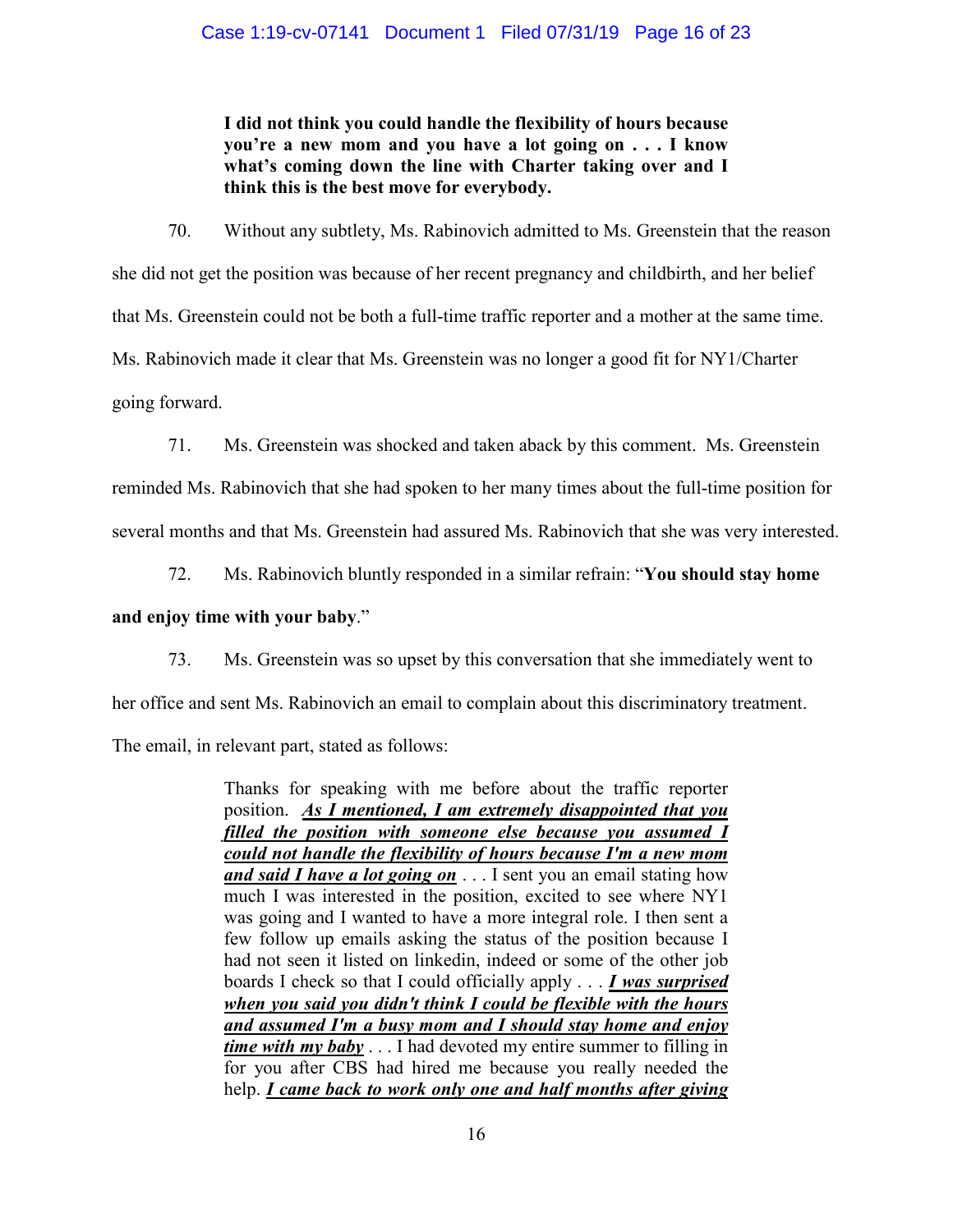## Case 1:19-cv-07141 Document 1 Filed 07/31/19 Page 17 of 23

*birth because you needed the help. I was not ready to come back, but I did because that's the type of employee I am*. I wanted to stay loyal to you since I have been working here for four years and had not yet started with CBS.

(emphasis added).

74. Ms. Rabinovich responded to the email, but tellingly did not dispute or deny the contents of what Ms. Greenstein wrote. In fact, Ms. Rabinovich responded only to provide Ms. Greenstein with information about locker access (something Ms. Greenstein had asked about at the end of the email), illustrating that she had read Ms. Greenstein's entire email. This constitutes an admission by Ms. Rabinovich that Ms. Greenstein's email was accurate.

75. In December 2017 – just three months after Ms. Greenstein complained to Ms. Rabinovich that Ms. Rabinovich had discriminated against her for being a new mom and taking maternity leave – Ms. Rabinovich terminated Ms. Greenstein.

76. The justification for Ms. Greenstein's termination was a purported lay-off of all part-time and freelance reporters. However, upon information and belief, many part-time and freelance reporters were retained as full-time employees. Regardless, even if this was a genuine cause for Ms. Greenstein's termination from NY1, the only reason Ms. Greenstein remained in a part-time role was because of Ms. Rabinovich's discriminatory decision to keep her in that role.

77. NY1/Charter's failure to promote Ms. Greenstein and decision to terminate her employment was clearly the result of a deliberate and intentional determination that older women should be removed from on-air positions. Moreover, NY1/Charter discriminated against Ms. Greenstein due to her pregnancy and childcare responsibilities as a mother and retaliated against her for raising complaints.

# **FIRST CAUSE OF ACTION (Retaliation in Violation of the FMLA)** *By All Plaintiffs*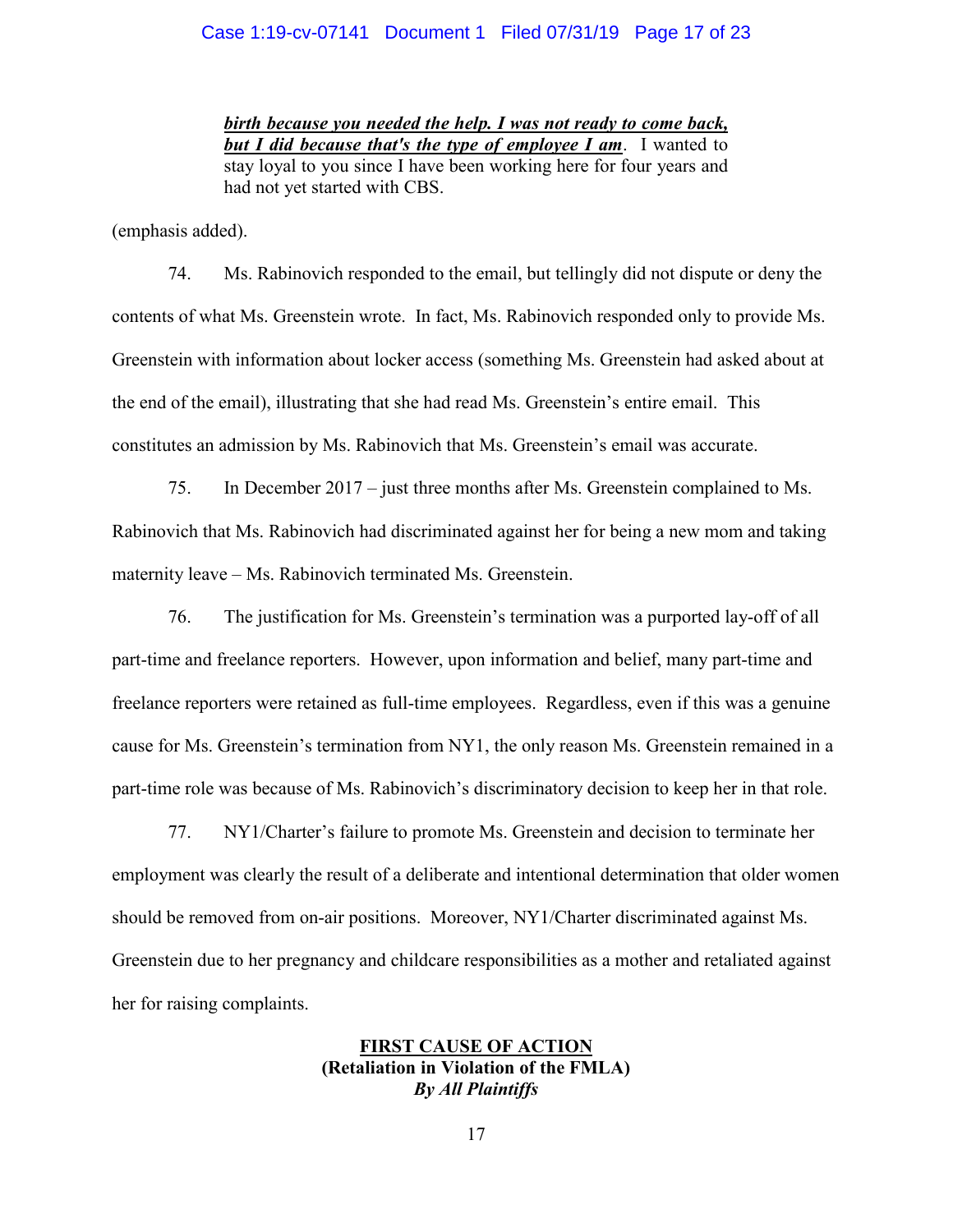## Case 1:19-cv-07141 Document 1 Filed 07/31/19 Page 18 of 23

78. Plaintiffs hereby repeat and re-allege each and every allegation in all of the preceding paragraphs as if fully set forth herein.

79. At all times relevant herein, Plaintiffs were "eligible employees" within the meaning of the FMLA. At all times relevant herein, Defendant is and was a "covered employer" within the meaning of the FMLA.

80. By the actions described above, among others, Defendant retaliated against Ms. Perez and Ms. Greenstein due to taking or prospectively taking FMLA protected leave, including but not limited to terminating their employments.

81. As a direct and proximate result of Defendant's unlawful retaliatory conduct in violation of the FMLA, Plaintiffs will suffer monetary and/or other economic harm for which they are entitled to an award of monetary damages and other relief.

82. As a direct and proximate result of Defendant's unlawful retaliatory conduct in violation of the FMLA, Plaintiffs have suffered, and continue to suffer, severe mental anguish and emotional distress, for which they are entitled to an award of monetary damages and other relief.

83. Defendant's conduct was not in good faith and there was not a reasonable basis for believing that such conduct was not a violation of the FMLA, and as such, Plaintiffs are entitled to an award of liquidated damages.

## **SECOND CAUSE OF ACTION (Interference in Violation of the FMLA)** *By All Plaintiffs*

84. Plaintiffs hereby repeat and re-allege each and every allegation in all of the preceding paragraphs as if fully set forth herein.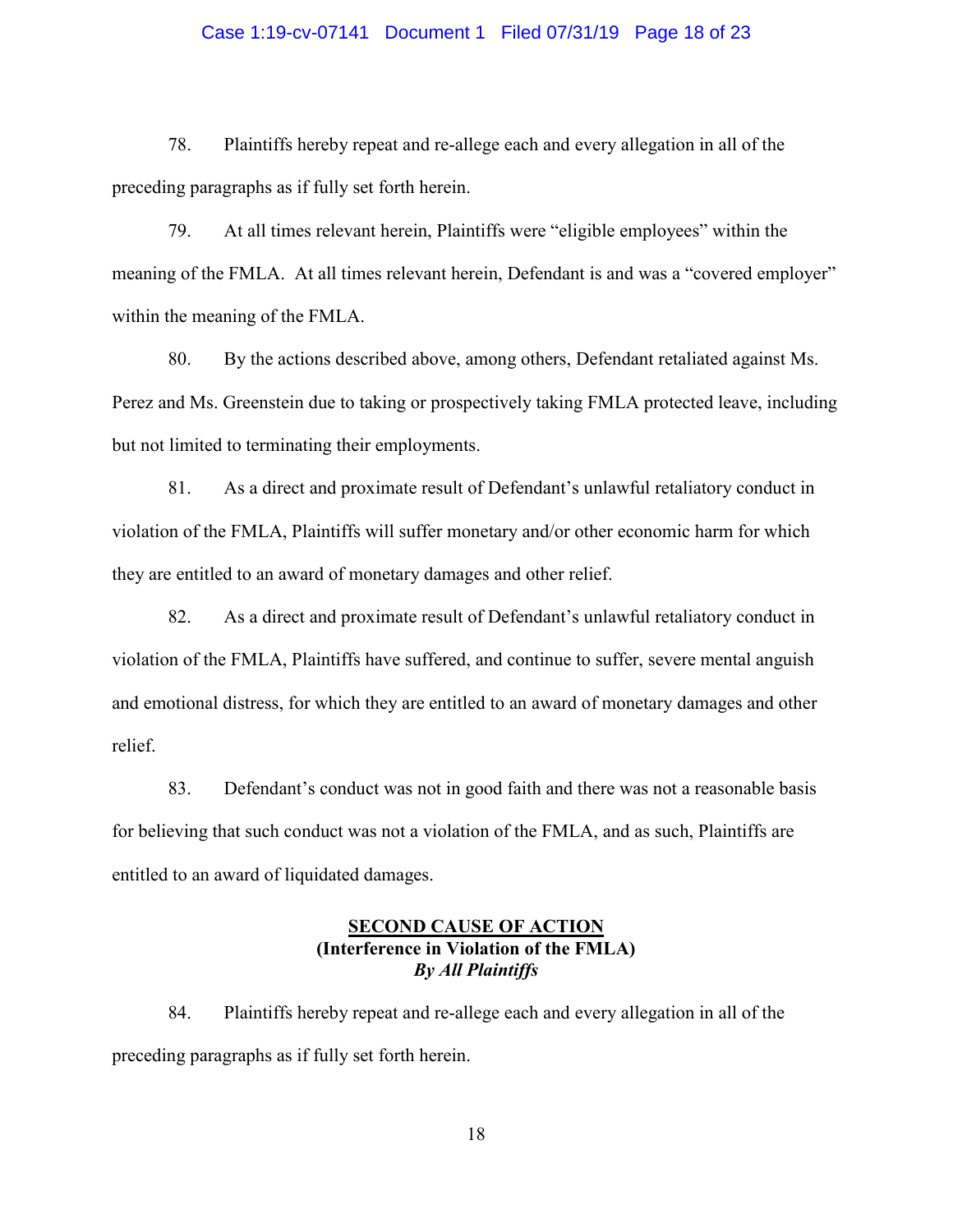## Case 1:19-cv-07141 Document 1 Filed 07/31/19 Page 19 of 23

85. At all times relevant herein, Plaintiffs were "eligible employees" within the meaning of the FMLA. At all times relevant herein, Defendant was and is a "covered employer" within the meaning of the FMLA.

86. Defendant was aware that Plaintiffs were pregnant and knew or perceived that Plaintiffs had or would utilize their FMLA protected right to maternity leave.

87. As a direct and proximate result of Defendant's unlawful retaliatory conduct in violation of the FMLA, Plaintiffs will suffer monetary and/or other economic harm for which they are entitled to an award of monetary damages and other relief.

88. As a direct and proximate result of Defendant's unlawful retaliatory conduct in violation of the FMLA, Plaintiffs have suffered, and continue to suffer, severe mental anguish and emotional distress, for which they are entitled to an award of monetary damages and other relief.

89. Defendant's conduct was not in good faith and there was not a reasonable basis for believing that such conduct was not a violation of the FMLA, and as such, Plaintiffs are entitled to an award of liquidated damages.

# **THIRD CAUSE OF ACTION (Discrimination in Violation of the NYSHRL)** *By All Plaintiffs*

90. Plaintiffs hereby repeat and re-allege each and every allegation in all of the preceding paragraphs as if fully set forth herein.

91. By the actions described above, among others, Defendant discriminated against Plaintiffs on the basis of their gender and/or pregnancy and/or age in violation of the NYSHRL by denying Plaintiffs the same terms and conditions of employment available to others, including, but not limited to, the termination of their employments.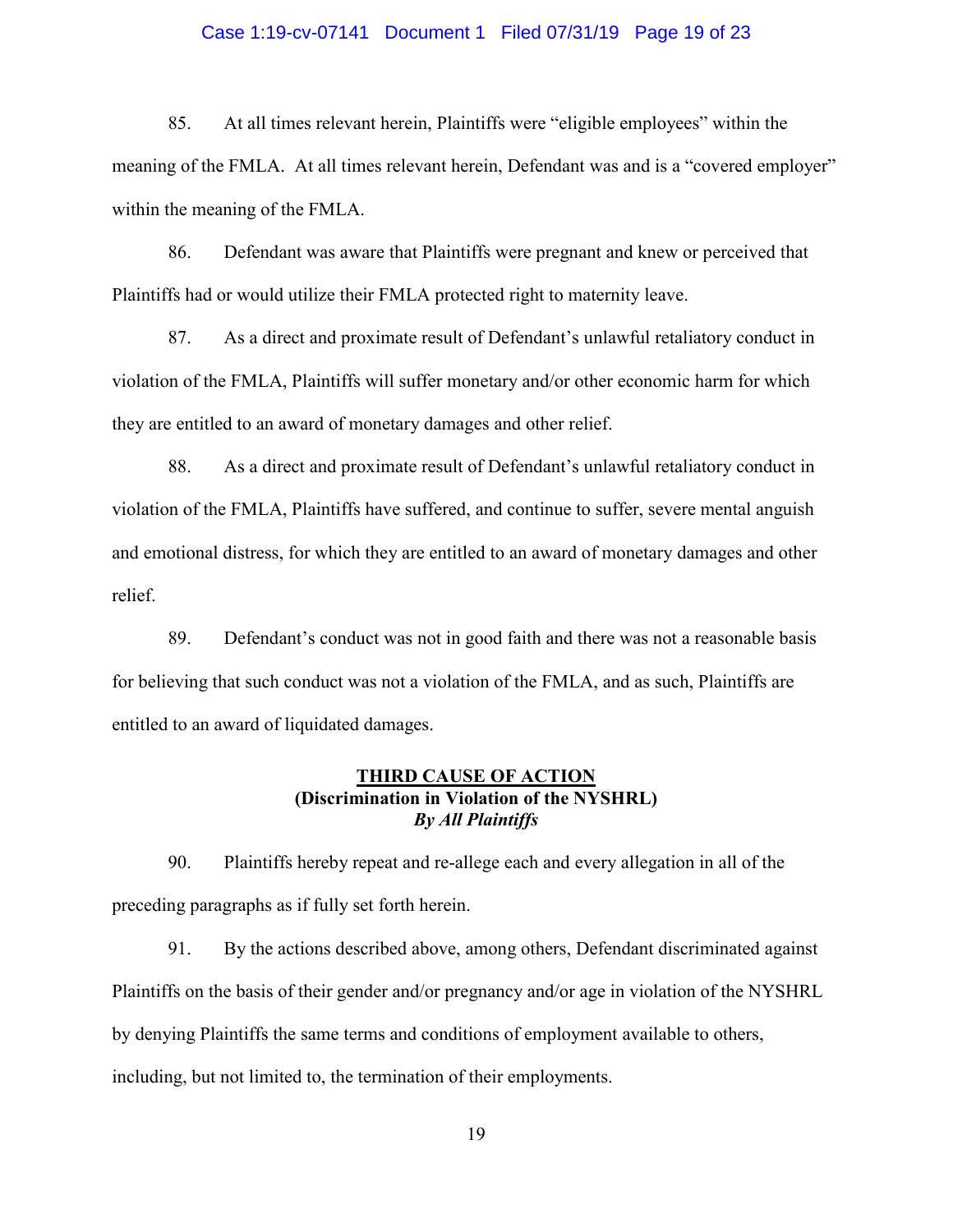# Case 1:19-cv-07141 Document 1 Filed 07/31/19 Page 20 of 23

92. As a direct and proximate result of Defendant's unlawful and discriminatory conduct in violation of the NYSHRL, Plaintiffs have suffered and continue to suffer harm for which they are entitled to an award of damages, to the greatest extent permitted under law.

# **FOURTH CAUSE OF ACTION (Retaliation in Violation of NYSHRL)** *By All Plaintiffs*

93. Plaintiffs hereby repeat and re-allege each and every allegation in all of the preceding paragraphs as if fully set forth herein.

94. By the actions described above, among others, Defendant has retaliated against Plaintiffs by, *inter alia*, terminating their employments in retaliation for their engagement in protected activity.

95. As a direct and proximate result of Defendant's unlawful and retaliatory conduct in violation of the NYSHRL, Plaintiffs have suffered and continue to suffer harm for which they are entitled to an award of damages, to the greatest extent permitted by law.

# **FIFTH CAUSE OF ACTION (Discrimination in Violation of the NYCHRL)** *By All Plaintiffs*

96. Plaintiffs hereby repeat and re-allege each and every allegation in all of the preceding paragraphs as if fully set forth herein.

97. By the actions described above, among others, Defendant discriminated against Plaintiffs on the basis of their gender and/or pregnancy and/or age in violation of the NYCHRL by denying Plaintiffs the same terms and conditions of employment available to others, including, but not limited to, the termination of their employments.

98. As a direct and proximate result of Defendant's unlawful and discriminatory conduct in violation of the NYCHRL, Plaintiffs have suffered and continue to suffer harm for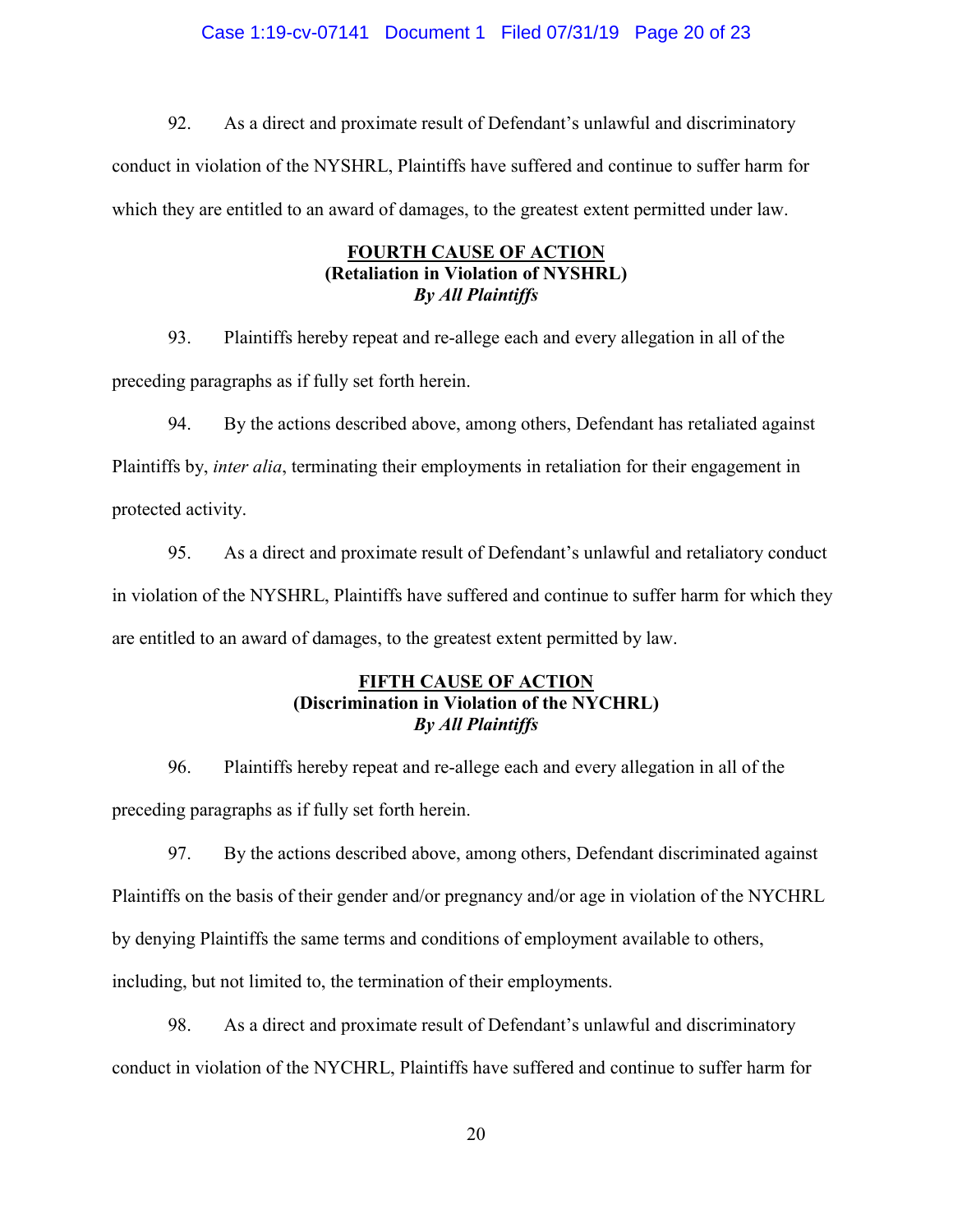## Case 1:19-cv-07141 Document 1 Filed 07/31/19 Page 21 of 23

which they are entitled to an award of damages, to the greatest extent permitted under law, in addition to reasonable attorneys' fees and costs.

99. Defendant's unlawful and discriminatory actions constitute knowing, malicious, willful, wanton and reckless violations of the NYCHRL for which Plaintiffs are entitled to an award of punitive damages.

## **SIXTH CAUSE OF ACTION (Retaliation in Violation of NYCHRL)** *By All Plaintiffs*

100. Plaintiffs hereby repeat and re-allege each and every allegation in all of the preceding paragraphs as if fully set forth herein.

101. By the actions described above, among others, Defendant has retaliated against Plaintiffs by, *inter alia*, terminating their employments in retaliation for their engagement in protected activity.

102. As a direct and proximate result of Defendant's unlawful and retaliatory conduct in violation of the NYCHRL, Plaintiffs have suffered and continue to suffer harm for which they are entitled to an award of damages, to the greatest extent permitted by law, in addition to reasonable attorneys' fees and costs.

103. Defendant's unlawful and discriminatory actions constitute knowing, malicious, willful, wanton and reckless violations of the NYCHRL for which Plaintiffs are entitled to an award of punitive damages.

## **PRAYER FOR RELIEF**

WHEREFORE, Plaintiffs pray that the Court enter judgment in their favor and against Defendant for the following relief: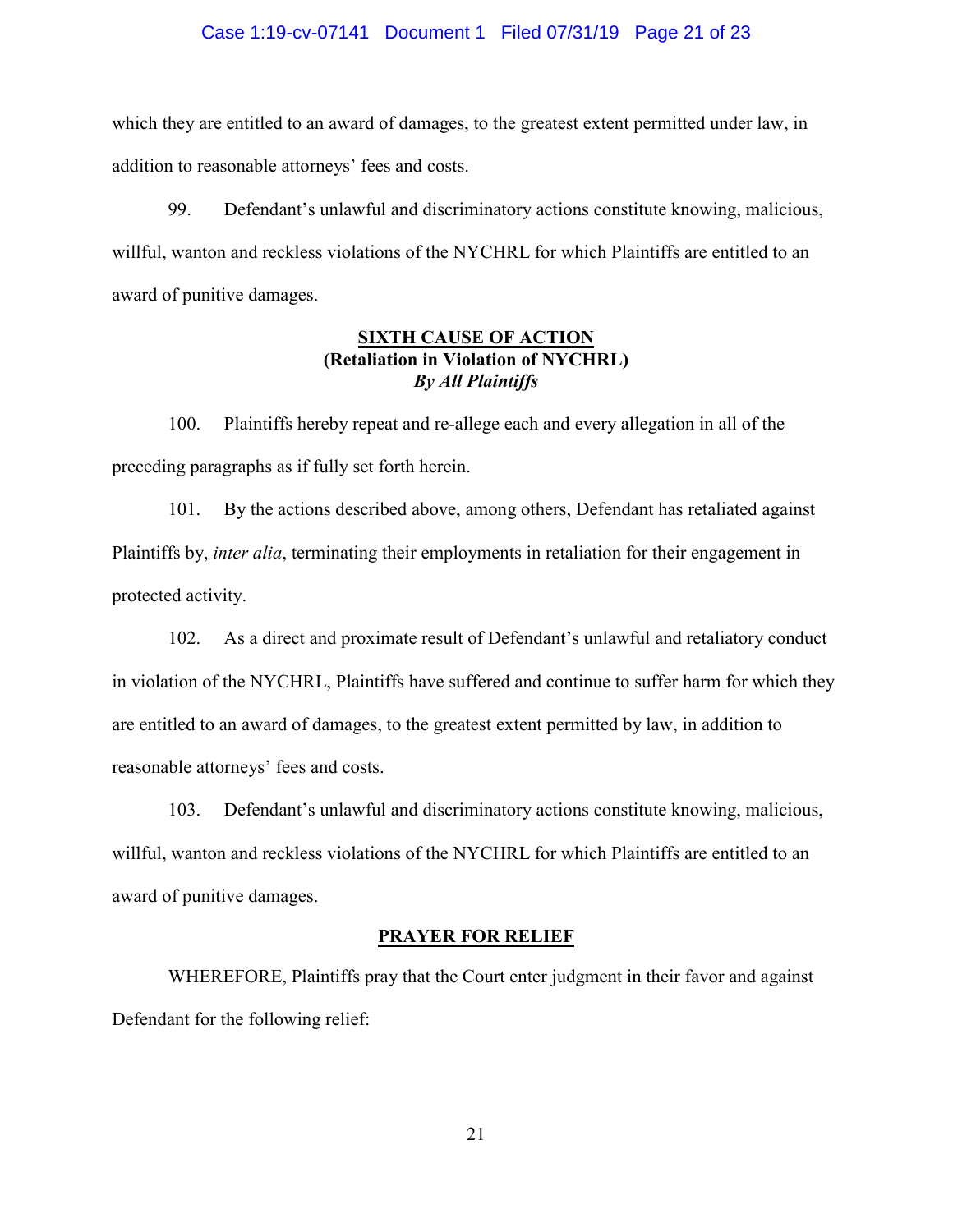## Case 1:19-cv-07141 Document 1 Filed 07/31/19 Page 22 of 23

A. A declaratory judgment that the actions, conduct and practices of Defendant complained of herein violate the laws of the United States, the State of New York and the City of New York;

B. An award of damages against Defendant, in an amount to be determined at trial, plus interest, to compensate for all monetary and/or economic damages;

C. An award of damages against Defendant, in an amount to be determined at trial, plus interest, to compensate for all non-monetary and/or compensatory damages, including, but not limited to, compensation for Plaintiffs' emotional distress;

D. An award of punitive damages in an amount to be determined at trial;

E. An award of liquidated damages in an amount to be determined at trial;

F. Pre-judgment interest on all amounts due;

G. An award of Plaintiffs' reasonable attorneys' fees and costs; and

H. Such other and further relief as the Court may deem just and proper.